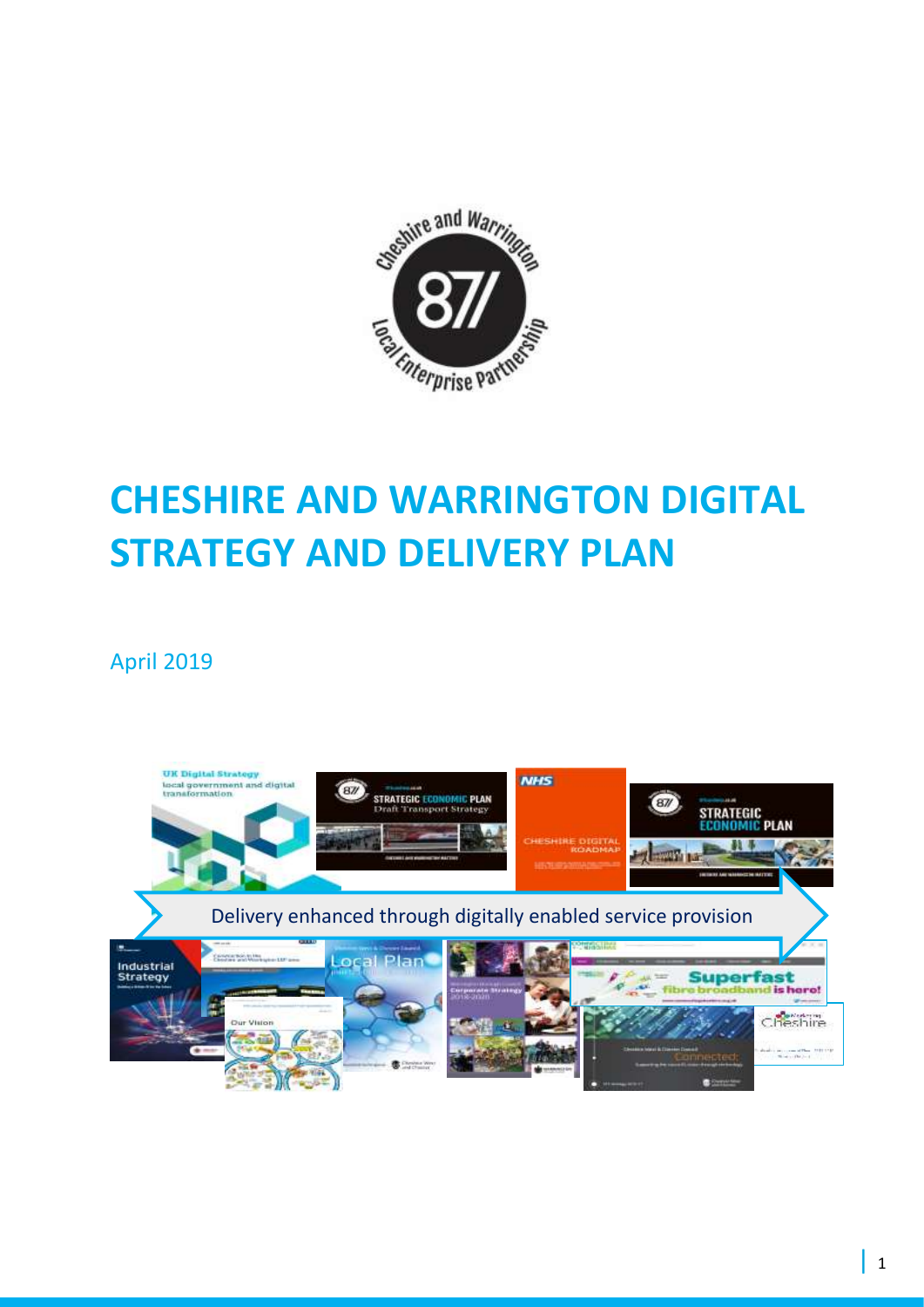# **CONTENTS**

| <b>Executive Summary</b>                         | 3  |
|--------------------------------------------------|----|
| 1. A Digital Cheshire and Warrington             | 6  |
| 2. Why a Digital Strategy?                       | 8  |
| <b>3. Economic Opportunity</b>                   | 15 |
| <b>4. Current Digital Maturity</b>               | 18 |
| <b>5. Strategic Priorities and Delivery Plan</b> | 22 |
| 6. Digital Cheshire and Warrington Roadmap       | 30 |
| <b>Documents and references</b>                  | 34 |
| <b>Appendix A: Benefits Cases Studies</b>        | 37 |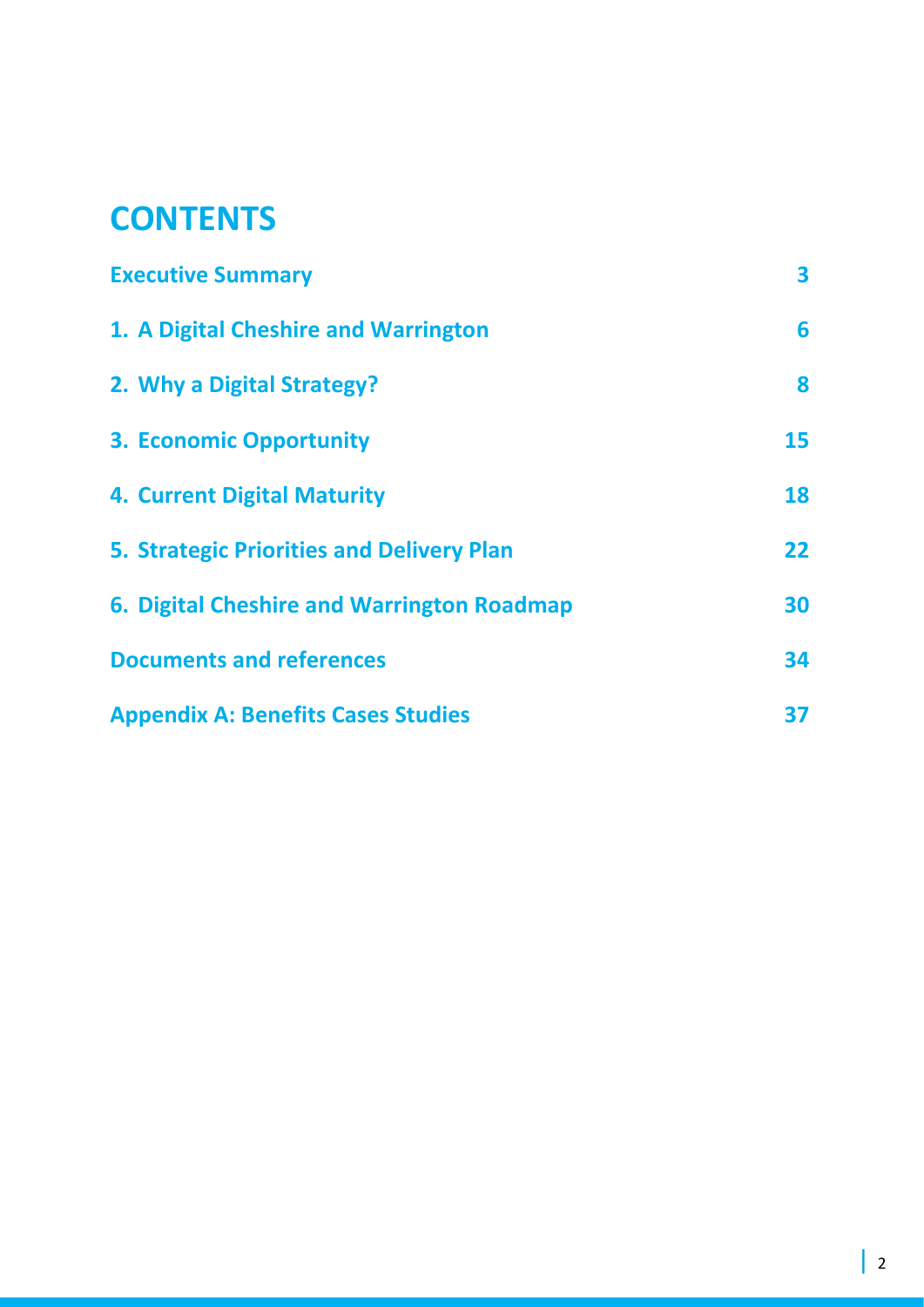# **EXECUTIVE SUMMARY**

A digital strategy addresses important issues for local authorities and public bodies for the delivery and improvement of services. It can benefit the way local employers do business, how people live, work, learn and play, and improve the protection of human health and the natural environment.

For a Local Enterprise Partnership (LEP), taking a digital approach can lead to greater employment opportunities, building future skills to support all businesses. Opening opportunities and improving the work-life balance drives productivity and wealth and creates a better quality of life for local people.

This is the first Digital Strategy for Cheshire and Warrington, and the first step on the journey to realising the potential opportunity digital technology presents for the region.

This Strategy covers:

- Drivers, vision and why we need a Digital Strategy
- The economic opportunity and benefit analysis
- What is our current level of 'Digital maturity?
- What should our strategic priorities be and our next steps?

## Drivers, vision and why we need a digital strategy

In Cheshire and Warrington, the principle drivers behind development of this digital strategy are twofold:

- The challenge of sporadic connectivity in a region with both rural and urban areas, combined with the image of towns not being hubs of innovation, and providing future of high-quality, wellpaid, skilled employment opportunities.
- To extend and retain the productivity advantage through digital technology, local skills and businesses ready to embrace digital opportunity. In turn, enabling productivity growth, delivering higher paid jobs able to attract and retain a skilled workforce who want to live and work locally.

## Our vision

Our shared vision for a Digital Cheshire and Warrington is based on core principles and objectives shaped by stakeholders and driven by the environment and the economy that characterises Cheshire and Warrington.

*"Creating digitally-empowered, connected communities to support, grow and future-proof the vibrant local economy through a digital revolution."* 

### **Why a Digital Cheshire and Warrington?**

A digital strategy for Cheshire and Warrington can support our growth agenda and address a number of sub-regional challenges: -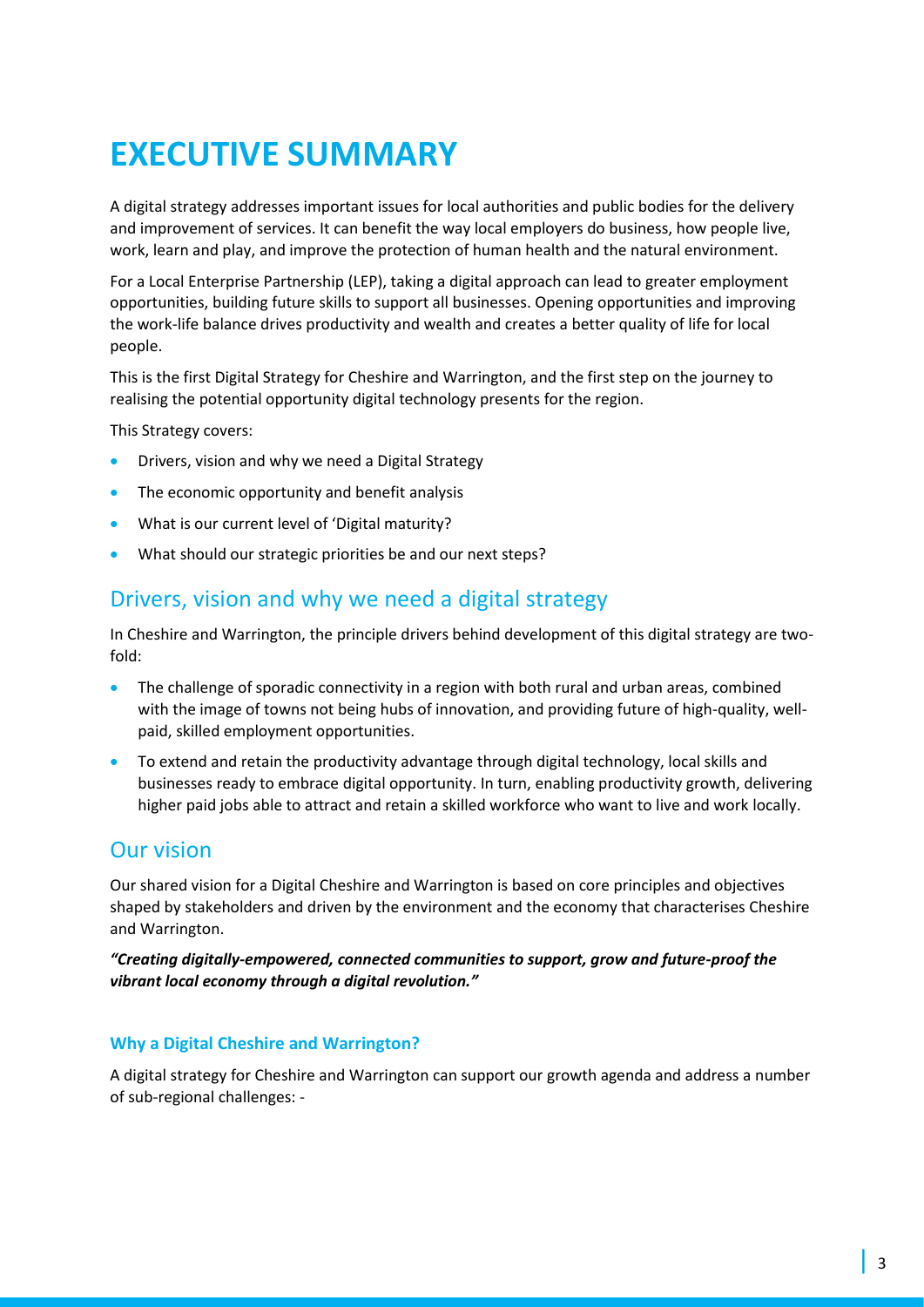#### **1. Economic growth and driving productivity**

- Ambitious growth target by 2040 grow the economy from £29 billion £50 billion GVA pa
- Productivity target to exceed the UK average by 20%

#### **2. Skills and employment**

- Gap in school leavers being 'work ready'
- There is a need to replace an ageing, highly-skilled workforce, of 230,000 jobs, by 2025
- Deficit of up to 60,000 graduates being lost to surrounding cities

#### **3. Healthcare and wellbeing, local housing**

- Ageing population growing at 4.2% pa, half the UK average
- 127,000 new houses needed by 2040

#### **4. Cross regional transport challenges**

- High Speed 2 service will include a new rail hub at Crewe and, along with the Northern Powerhouse rail at Warrington, will bring associated development and access benefits
- Rural areas suffer where public transport is limited and access is mostly by car.
- In physical network terms Cheshire and Warrington is well connected. It sits at the heart of the strategic road network, being served by nationally significant motorways and locally important motorways and trunk-roads, and is also well placed in relation to the strategic rail network. However, despite the existing strategic links, connectivity varies within the sub region, with lower levels of accessibility in some rural and intermediate areas. Furthermore, there is significant peak period congestion on the highway network and infrequent and indirect local rail services.

#### **5. Local environment and sense of place**

- Need to retain young people by creating a place they want to live in
- 'smart regeneration' of places

#### **How**

The LEP was supported by Consultancy PCSG in developing this Strategy. To inform the strategy the team:

- conducted desktop research
- carried out stakeholder interviews
- held a stakeholder workshop
- completed a top line fiscal review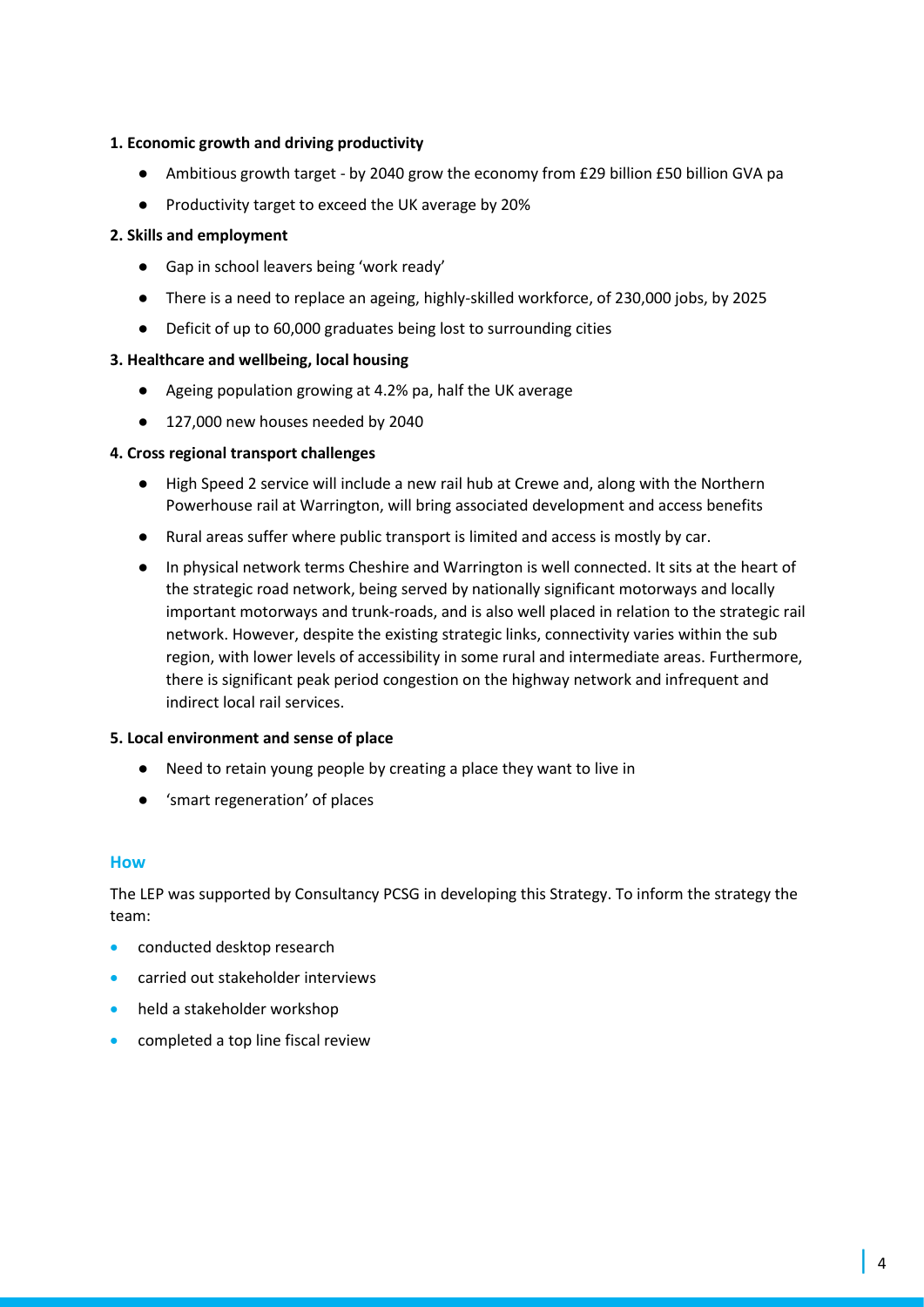#### **The economic case and high-level benefit analysis**

One of the key drivers for a digital strategy is the ability to deliver improved outcomes through digitalisation and using data and information to drive collaboration. This means doing things differently… indeed, one of the greatest challenges in delivering a digital strategy is driving change.

Research has demonstrated that taking a digital approach can realise significant savings capital and revenue budgets. PCSG to a high level look at how the councils in Cheshire and Warrington use their resources and what the efficiencies and benefits from digitalisation might look like.

The preliminary benefit analysis shows:

- potential **£69 million** of savings to be realised through digital transformation across the council budgets
- this is equivalent to almost the entire capital infrastructure budget
- the impact of this increase in capital investment will have significant benefits to be realised in terms of the £30 billion regional economy

The next step for this strategy is to analyse these figures in more detail and identify the programme of works to realise the opportunity.

#### **Digital maturity**

Digital maturity for a region is a measure of the extent of digitalisation in strategic management and service delivery. Whilst there are some pockets of excellence and a clear willingness to adapt to and adopt digital ways in many areas of work and life, Cheshire and Warrington is certainly on the journey towards digital maturity.

This is in part dictated by the basic connectivity and the need to improve this to enable the full range of possibilities digital can offer. There are some great examples where tentative first steps are bearing fruit, from the local authorities, education providers and local businesses.

The work undertaken to date in support of this strategy has identified a number of areas where more work is needed to increase our digital maturity, and these are reflected in the Strategic Priorities set out below.

#### **Strategic Priorities**

Three strategic priorities have been identified which align with the national strategic programmes of the Made Smarter Review and the UK Digital Strategy, and which will deliver a step change in the digital maturity of the Cheshire and Warrington Sub-Region.

- 1. **Strategic planning, collaboration and funding:** Using shared data and information to transform strategic planning; cross-sector programme implementation to enable the full realisation of benefits
- 2. **Digital people and digital services**: Presenting a clear need case for connectivity through a digital infrastructure plan to address the 'last mile' cost-benefits; incentivising digital options and services; supporting businesses and communities to make the transition and invest; embedding a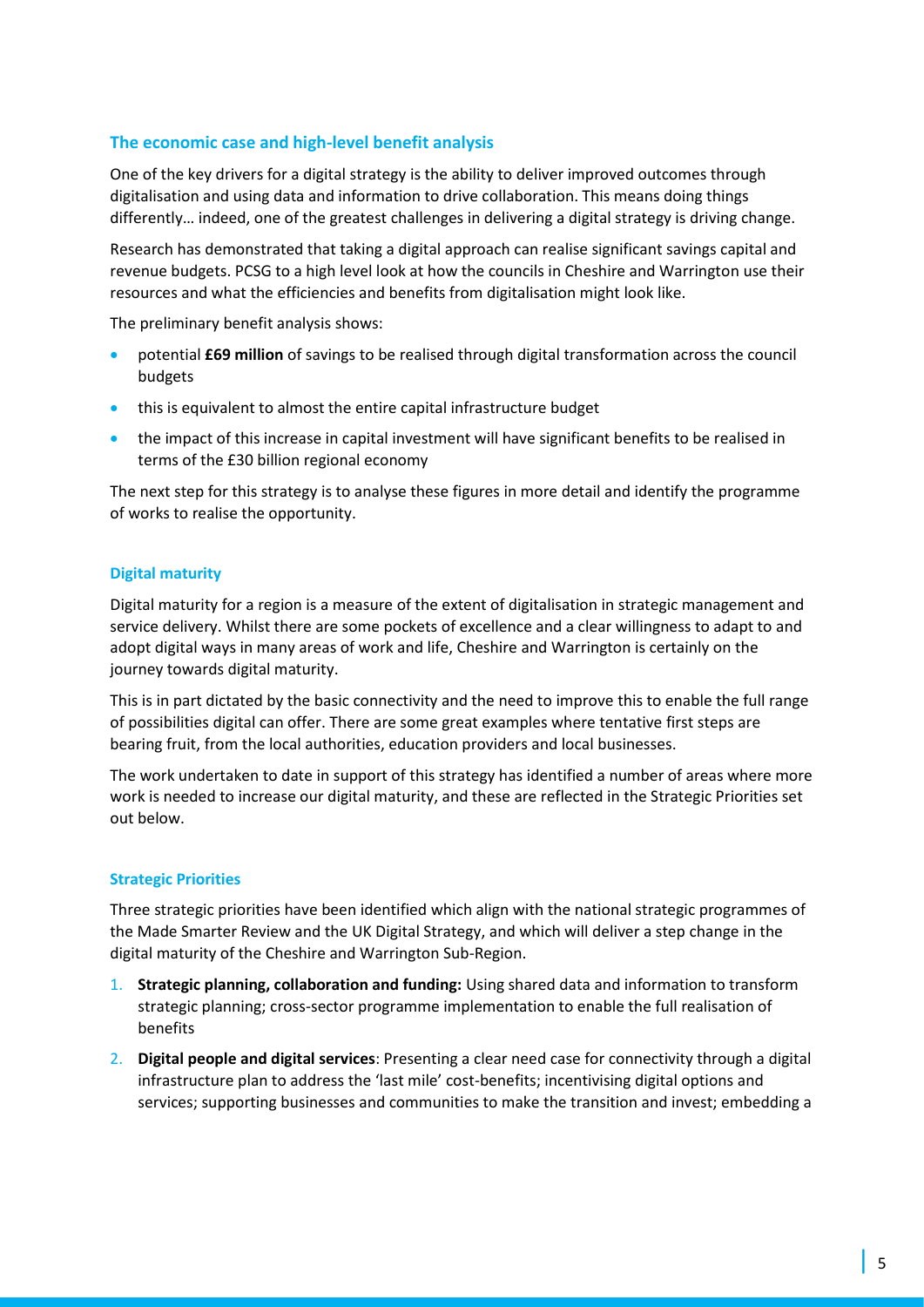digital first culture and aligned to the need to build skills to activate the opportunity the connectivity presents

3. **Digital revolution:** Maintain the level of productivity and competitiveness, driving skill development and attract people to the area; high quality jobs in attractive and exciting places underpinned by digital innovation. Without addressing the 'Quality of Place' issues, the offer from industry and business will lack the support from people wanting to live and work in the region and bring the human perspective needed to service the next digital revolution

#### **Digital Strategy Roadmap**

This is the start of an exciting, innovative and valuable journey. One which can deliver the economic growth that stays ahead of the competition, with the greatest value for local communities, whilst providing the best kind of environmental protection for Cheshire and Warrington.

To reap the full projected benefits, the next steps will need a clear articulation of the programme with a roadmap where activities are evaluated for their economic, financial, social and environmental benefits within the policy planning framework. This strategic outline business case will identify the deliverability and impact of actions to take forward. Equally important is the identification of the interlinkages between projects and activities, creating a delivery timeline for achieving the long-term vision.

Whilst investment will be needed, the cost is far outweighed by the benefits that a Digital Cheshire and Warrington will deliver for everyone who lives, works, learns and plays in this important part of Britain. Whilst investment will be needed, the cost is far outweighed by the benefits that a Digital Cheshire and Warrington will deliver for everyone who lives, works, learns and plays in this important part of Britain.

Throughout the process of implementation, the LEP's Strategy Committee will maintain a strategic oversight role, although more specific task and finish groups may be needed for individual priorities and activities.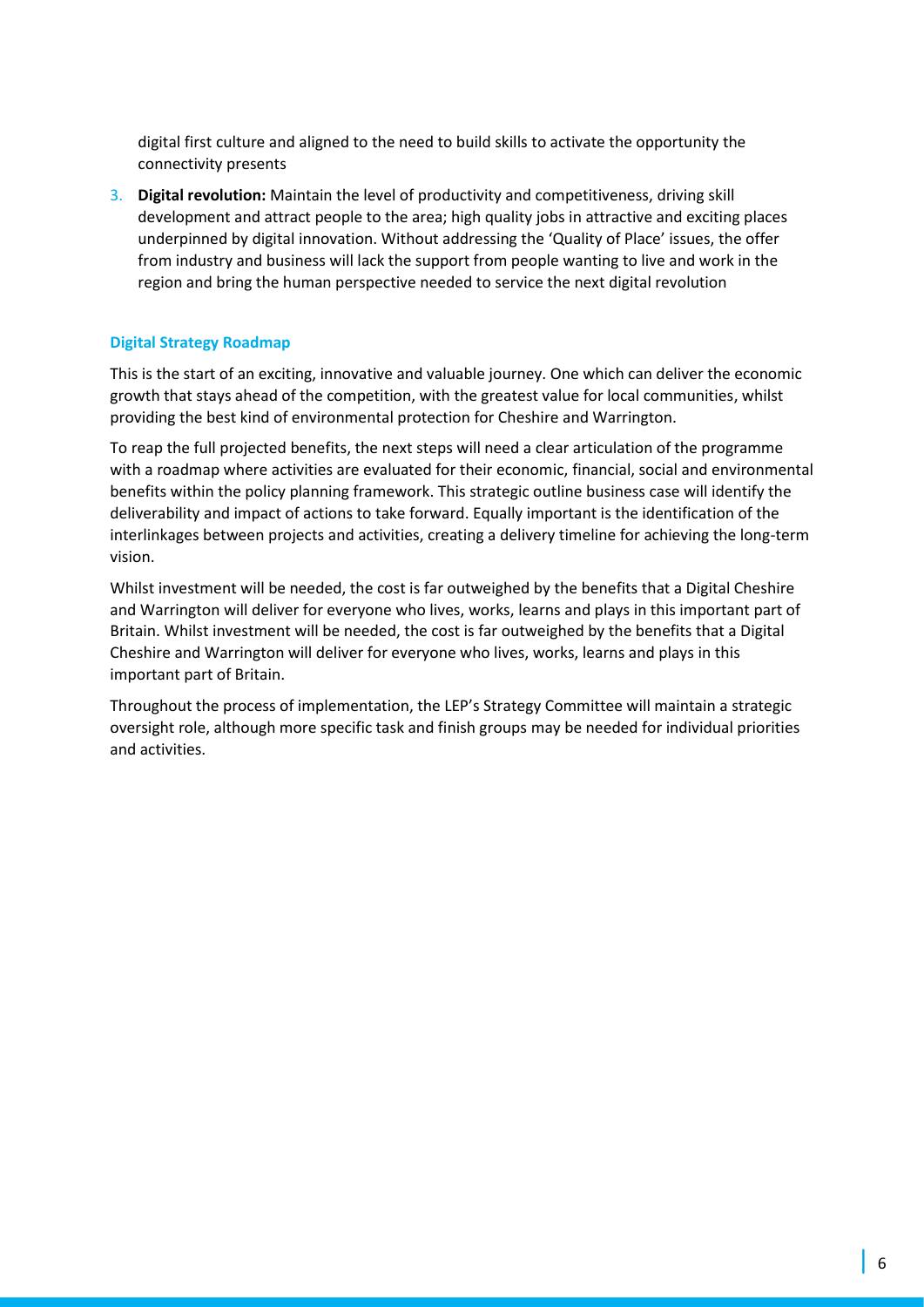# **1 | A DIGITAL CHESHIRE AND WARRINGTON**

Digital technology presents major opportunities for communities to benefit from its use. Technology is an enabler of economic growth and driver of productivity gains underpinning our manufacturing industries. It is also a means of delivering public services more efficiently and connecting isolated rural communities in a way that has not previously been possible. The recently launched Made Smarter<sup>1</sup> North West programme focuses on industrial digital technologies (IDT) that could revolutionise manufacturing processes, including robotics, artificial intelligence, 3D printing and the Internet of Things (IoT). However, this technology that enables innovation, growth and improved livelihoods also has the potential to create uncertainty and alienation for those who are left behind. The challenge is to identify those key areas where benefits can be maximised, and to move the community along together.

## Cheshire and Warrington

In the 2018 Strategic Economic plan, the Cheshire and Warrington LEP recognised the opportunity of digital technology to drive and retain the high economic growth in the region and are now leading the development of this Digital Strategy for Cheshire and Warrington.

This is the first Digital Strategy for the region and is the initial step on the journey to realising the opportunity digital technology presents.

The strategy has been driven through collaboration between the LEP and its partners, as well as local businesses and organisations which contributed to stakeholder interviews and the strategy workshop. It has brought together input from a range of public and private stakeholders to establish the vision and priorities for action. The approach, developed and led by digital and sustainability experts from PCSG, aligns to the UK's Digital Strategy<sup>2</sup> and aims to enhance delivery of regional plans and policy through a digitally enabled service. The UK Digital Strategy sets out how we will develop a world-leading digital economy that works for everyone. It has seven strands:

- 1. Connectivity building world-class digital infrastructure for the UK
- 2. Skills and inclusion giving everyone access to the digital skills they need
- 3. The digital sectors making the UK the best place to start and grow a digital business
- 4. The wider economy helping every British business become a digital business
- 5. Cyberspace making the UK the safest place in the world to live and work online
- 6. Digital government maintaining the UK government as a world leader in serving its citizens online
- 7. The data economy unlocking the power of data in the UK economy and improving public confidence in its use

*<sup>1</sup> <https://www.gov.uk/government/publications/made-smarter-review>*

*<sup>2</sup> <https://www.gov.uk/government/publications/uk-digital-strategy>*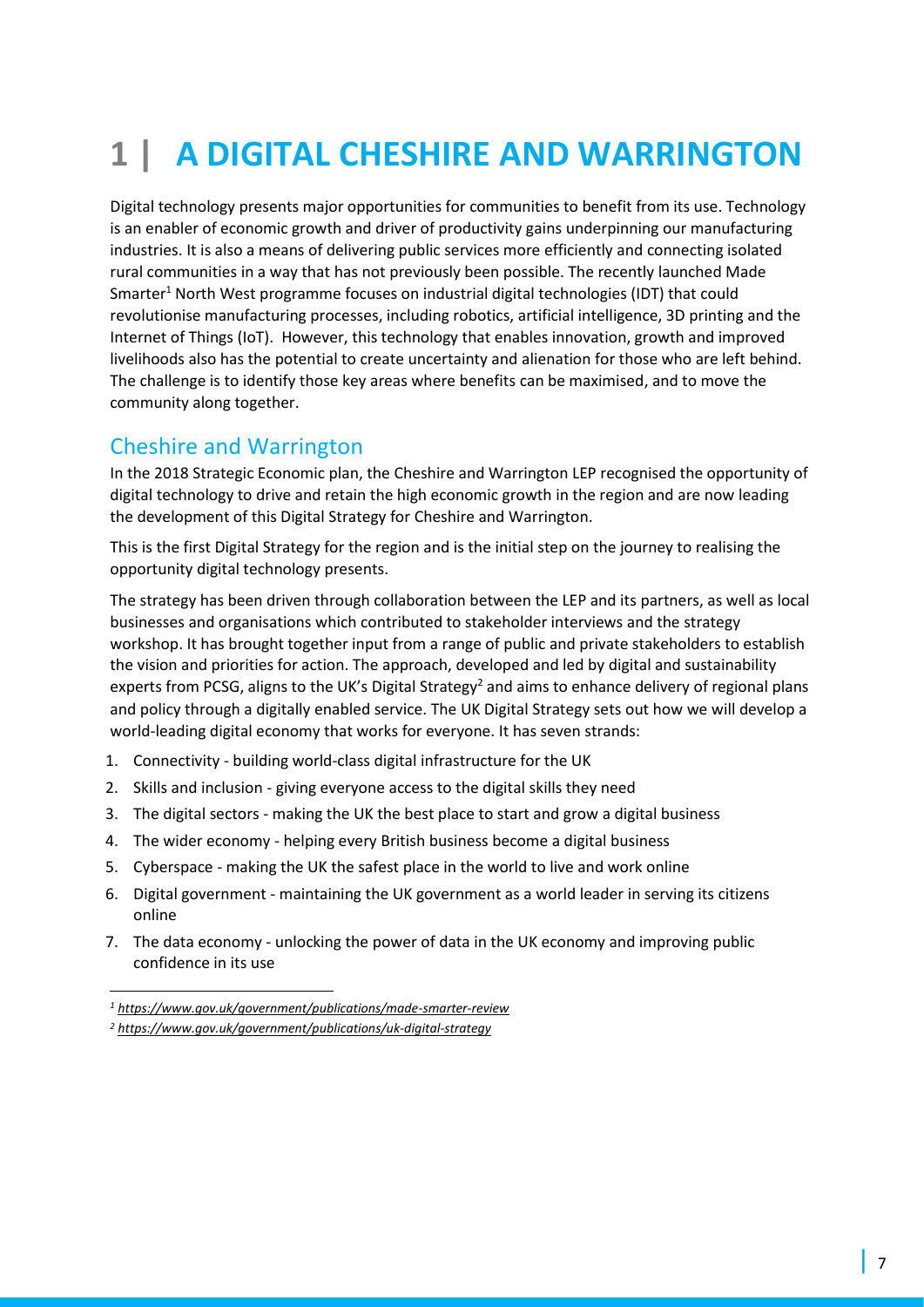# The Strategy

This strategy has been founded on the framework for digitally enabled sustainable communities specified in the international standard for smart cities and communities (ISO 37106). This standard presents a working definition of a smart city or community developed by the ISO Technical Management Board, which is adapted for a rural community such as Cheshire and Warrington:

*A digital authority can be described as one that dramatically increases the pace at which it improves its sustainability and resilience, by fundamentally improving how it engages society, how it applies collaborative leadership methods, how it works across disciplines and its diverse urban and rural geography and how it uses data and integrated technologies in order to transform services and the quality of life for those in and involved within the authority (residents, businesses, students, visitors).* 

The strategy sets out the community vision and identifies the strategic priorities for action, the economic opportunity and a roadmap to guide the next steps towards the realisation of a Digital Cheshire and Warrington.

These next steps will be the systematic identification of the priority actions to take based on key factors from strategic, financial, economic, social and environmental impacts.

While there are a number of existing digital initiatives in the region, digital transformation is still in its infancy. To enable digital transformation, these and other initiatives need to work together as part of a coherent strategy to avoid duplication and maximise impact. In the more rural areas, the process is stifled by low levels of connectivity and in other areas by a lack of adequate skills, knowledge or the business case for change.

## Vision

Our shared vision for a Digital Cheshire and Warrington is based on core principles and objectives shaped by stakeholders and driven by the environment and the economy that characterises Cheshire and Warrington.

*"Creating digitally-empowered, connected communities to support, grow and future-proof the vibrant local economy through a digital revolution"*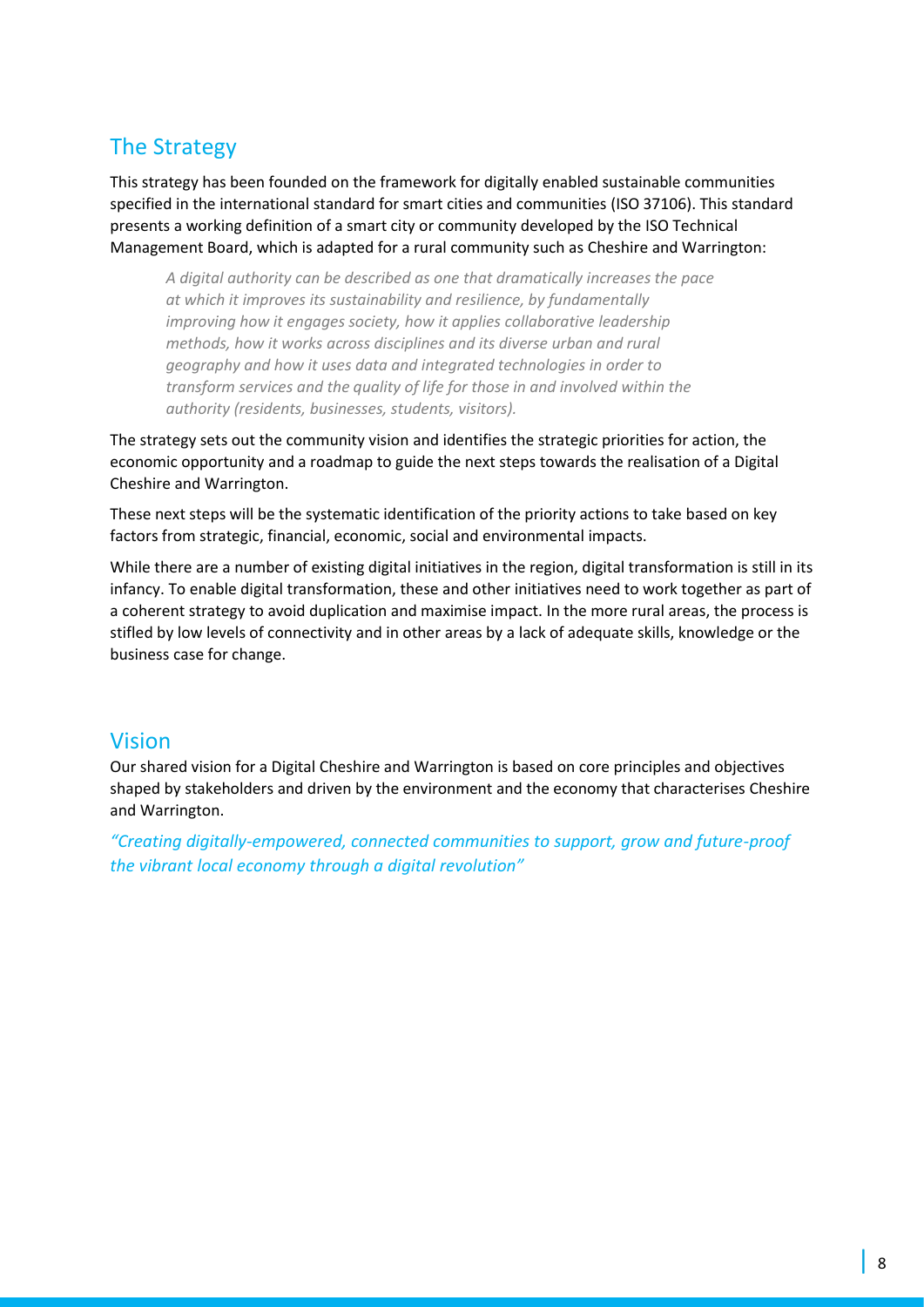# **2 | WHY A DIGITAL STRATEGY?**

The 2018 Strategic Economic plan describes the successful economy that has doubled in size since 1997 and continually exceeded UK performance benchmarks on several measures. However, the plan also identifies the challenges that exist around maintaining the productivity advantage. This is one area where digital technology will be a key enabler for the region to stay ahead in terms of economic growth and maintain its place at the heart of the UK's manufacturing industry.

## Economy

Cheshire and Warrington Local Enterprise Partnership (LEP) has responsibility for over £200 million of public money across the local growth fund to support infrastructure, skills and innovation. With the aim of unlocking a further £280 million investment over next 10 years, it is the strongest performing economy in the North of England. The LEP Strategic Economic Plan's stated aim is by 2040 to grow the economy to £50 billion GVA from the current £29 billion, to be 20% more productive per resident than the UK average, and create an additional 120,000 jobs.

*By 2040 grow the economy from £29 billion £50 billion GVA pa* 

## **Productivity**

The ambitious targets of growth and productivity levels set across the region (exceeding the UK target by 20%) are supported by the recognition that digital technology will be a key enabler to achieving this growth. However, locally based companies providing technology to digitally manage the whole product manufacturing life-cycle, enabling customisation (future delivery of Industry 4.0<sup>3</sup>) and delivery of the circular economy, have found limited local uptake and greater interest with the American market. This is not unexpected, as manufacturing businesses tend to work as part of global value chains, so where these value chains are based outside of the UK, the UK uptake may be low. Integration of value chains through digital technology may enable expansion and a wider supply chain to be enabled.

Manufacturing is a significant part of the regional economy and generally product-driven by lean manufacturing processes and some digital technology. The sector acknowledges the need to embrace technology to ensure that, in future, competitiveness with China and other international markets remain. Larger companies are keen to share their experience and approach with SMEs and suppliers, as this ultimately improves their own product, service and price to their customer. In other sectors such as farming, productivity is currently low – particularly compared to European farms. Parts of this sector are likely to be hit by changes to European subsidies and will need to become more competitive and increase productivity to remain viable.

<sup>3</sup> https://innovateuk.blog.gov.uk/2017/03/28/what-does-the-fourth-industrial-revolution-4ir-mean-for-uk-business/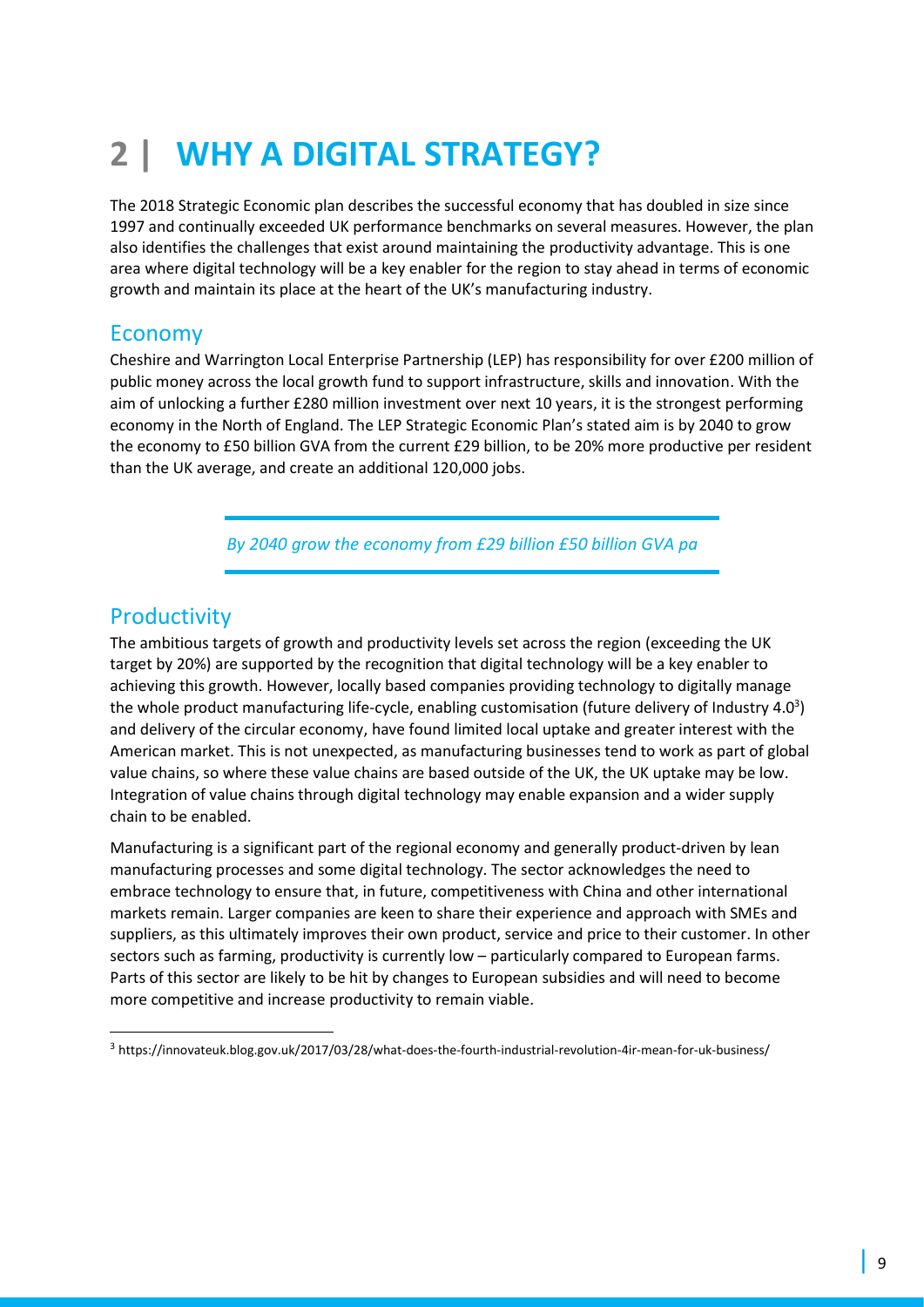# Skills and employment

Whilst the qualification base is higher than average, the existing and any future digital business base will be reliant on STEM skills. Currently there is a clear discrepancy between the skills employers need and the skills individuals choose to acquire, particularly in relation to Science, Technology, Engineering and Mathematics (STEM) and digital skills. There is concern about the large gap in school leavers being 'work ready'. In certain areas, maths and English literacy is required before 'digital literacy' can be addressed. The recent introduction of  $T$  Levels<sup>4</sup> by government is designed to address the skills gaps between schools and industry. These new 2-year courses are designed with employers, to give young people the skills that industry needs. From 2020, they will give post-GCSE students a technical alternative to A levels and will help them to get a skilled job. T Levels will offer students a mixture of classroom or workshop-based learning and 'on-the-job' experience in the following industries:

- digital
- construction
- education and childcare
- engineering and manufacturing
- health and science
- legal, finance and accounting
- hair and beauty
- agriculture, environment and animal care
- business and administration
- catering and hospitality
- creative and design

These initiatives may help address the issue that young people are often unaware of opportunities in STEM related careers. Increasingly, people use smart phones for digital apps and social media at home, but this practice is not often taken across into the workplace. There are some cases (e.g. in the NHS) where people use screens in their work with digital technology, but they are not using apps or technology in analytics or work management. There is also concern that digital technology will displace jobs rather than reduce repetitive work, improve quality, eliminate errors and prioritise human input where it is really needed. The technology actually enables increased productivity and the value of the individual's role, rather than displacing the role entirely<sup>5</sup>.

There is a need for upskilling as well as a cultural shift to more creative and innovative thinking. Digital transformation requires a different way of thinking, not only in creative areas but across all sectors. Termed 'creative ecology', this new approach will be needed to enable the widespread uptake of digital technology. World-leading businesses such as AstraZeneca, Bentley Motors, Unilever and Jungheinrich, are located in the region and will create a demand for digitally enabled employees as well as key digital skills in order to remain competitive. Future employment challenges are real. There is a need to replace an ageing, highly-skilled workforce, of 230,000 jobs, by 2025<sup>6</sup>, and a deficit of up to 60,000 graduates being lost to surrounding cities. Furthermore, 25% of workers earn below the living wage and are working unstable, low-hours contracts. Digital technologies can help bridge the gap by supporting the realignment of skills.

- *4 <https://www.gov.uk/government/publications/introduction-of-t-levels/introduction-of-t-levels>*
- *5 http://www3.weforum.org/docs/WEF\_Future\_of\_Jobs\_2018.pdf*

*<sup>6</sup> http://www.871candwep.co.uk/resources/revised-strategic-economic-plan/*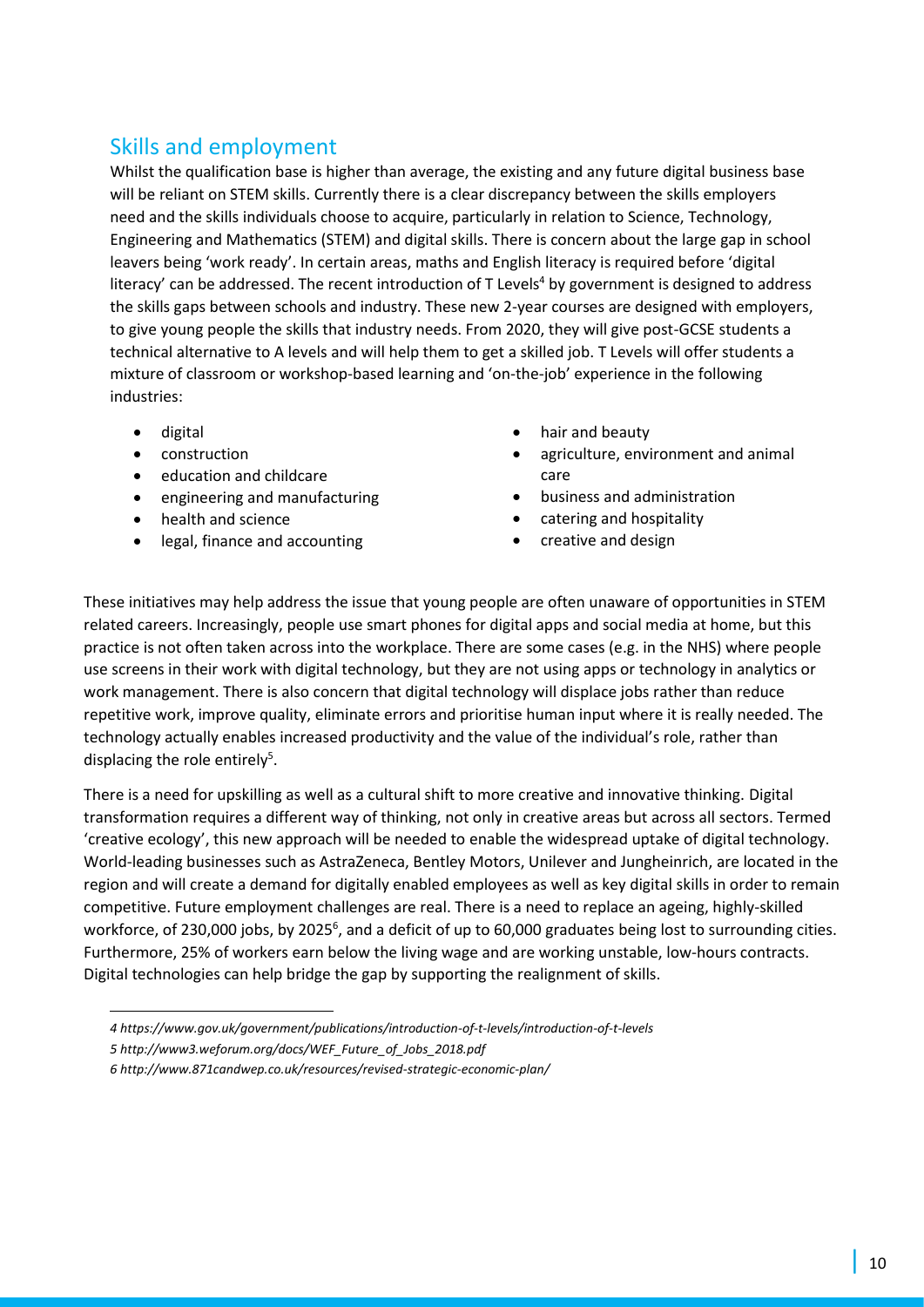Skill development programmes such as apprenticeships have met with mixed success. It has been successful within larger companies able to provide mentoring and time off for apprentices, but it is more difficult to manage for small and medium enterprises (SMEs). There are also a limited number of apprentice programmes in the digital sector and only 11.5% of all apprenticeship starts were in STEM subjects, compared to 15% nationally and 16% in the North West.

*230,000 skilled jobs need replacing by a younger workforce by 2025* 

## **Transport**

The Cheshire and Warrington region is generally well-connected with good access to Manchester airport, major motorways and rail networks. The planned High Speed 2 service will include a new rail hub at Crewe and, along with the Northern Powerhouse rail at Warrington, will bring associated development and access benefits. However, whilst transport connectivity is good into the town centres, the rural areas suffer where public transport is limited and access is mostly by car. Digital technology provides an opportunity to connect these remote areas where digital connectivity can be a flexible working enabler, benefitting individual productivity and environmental conditions by keeping cars off the roads. Future planned developments have clearly stated aims to give priority to walking, cycling and public transport.

Congested motorways and links to motorways within Cheshire and Warrington, along with poor road connections between the main areas of population, result in long journey times and poor journey reliability. Congestion and network resilience are already issues on sections of the M6, M62, M56 and M53 and on key approaches to the M6. Expected growth in traffic levels will further increase pressure on these strategic links. Congestion and delay is also a particular issue at congestion hot spots and pinch points on links connecting major centres. Lack of resilience to incidents and maintenance works on the network are other factors that result in significant delay.

There is relatively low use of buses across the sub-region and is often uncompetitive with travel by car for large parts of the sub-region. Similarly, many local rail links are unattractive due to the quality of local service rolling stock, the length of journey times, rail frequency and reliability. The need to transfer between services can also add to journey times, cause delays, and reduce the legibility of services. These issues are particularly prevalent for east-west rail services. These issues are compounded by a lack of integrated ticketing both across bus operators and between bus and rail.

There are opportunities for digital solutions to address a lot of these problems, e.g. smart motorways can help reduce the delays caused by incidents by giving early warnings and indicating alternative routes, smart ticketing solutions could help ensure that customers get the cheapest prices, and which cover all modes and operators. Better information provision can help people know how long the wait is to the next bus or train in real time, and further into the future connected and autonomous vehicles should be able to make better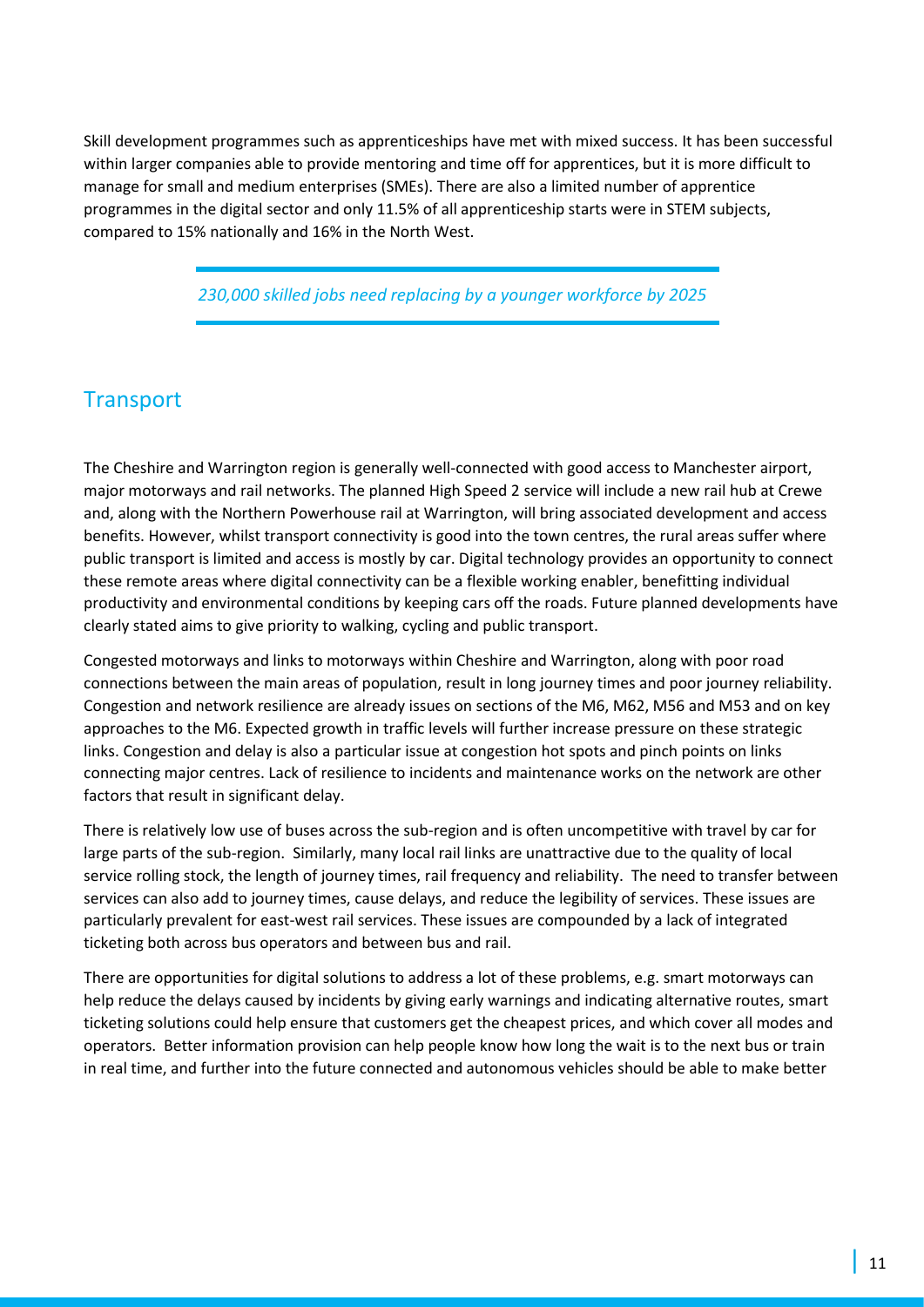use of exiting highway capacity e.g. by travelling closer together, by people renting vehicles when needed rather than owning them.

# Housing and development

There are around 1 million people in the Cheshire and Warrington LEP area, with population growth of around half the national average at 4.2%. The target is to build 127,000 additional homes by 2040, with planned development including £1 billion in non-housing construction and £753 million in new housing.

Each council has ambitious delivery targets:

- Cheshire East Council's plans for 2010-2030 include: a new sustainable village near Manchester to meet housing needs; a commitment to contribute to reducing carbon emissions; tackling climate change through high energy efficiency of new and existing buildings; and planning development to enable sustainable forms of transport for local communities.
- Cheshire West and Chester's 2020 Plan includes: 4,400 new houses, 1,000 of which will be affordable; £277 million capital investment committed to regeneration, housing and key infrastructure, with the aim of creating 5,000 new jobs and ensuring 5,500 council homes meet the decency standard; and to develop Chester as a sub-regional city.
- Warrington's Vision 2020 aims to build 1000 new homes each year, establishing their own housing company, Warrington and Co. Within the region, Warrington New City is already one of the most dynamic and fastest growing urban economies in the UK and looking to deliver significant numbers of affordable houses. The local plan also identified the need to support growth in the local and sub-regional economy by providing 277 Hectares of employment land between 2006 and 2027.

As with all regions, the delivery of enough affordable homes is crucial to ensure that local community employment prospers, particularly in the more rural areas. Digital engineering approaches can assist in the delivery of greater number of affordable homes, with reduced costs per unit as well as potential benefits from wider engagement with local suppliers. If homes are designed and able to incorporate the right digital technologies (e.g. broadband) then they are also able to support flexible working, home working and more local employment in rural areas. Individuals then have the choice to live in a rural areas or cities, rather than just be dictated as to where the offices are.

*127,000 new houses by 2040* 

Healthcare and wellbeing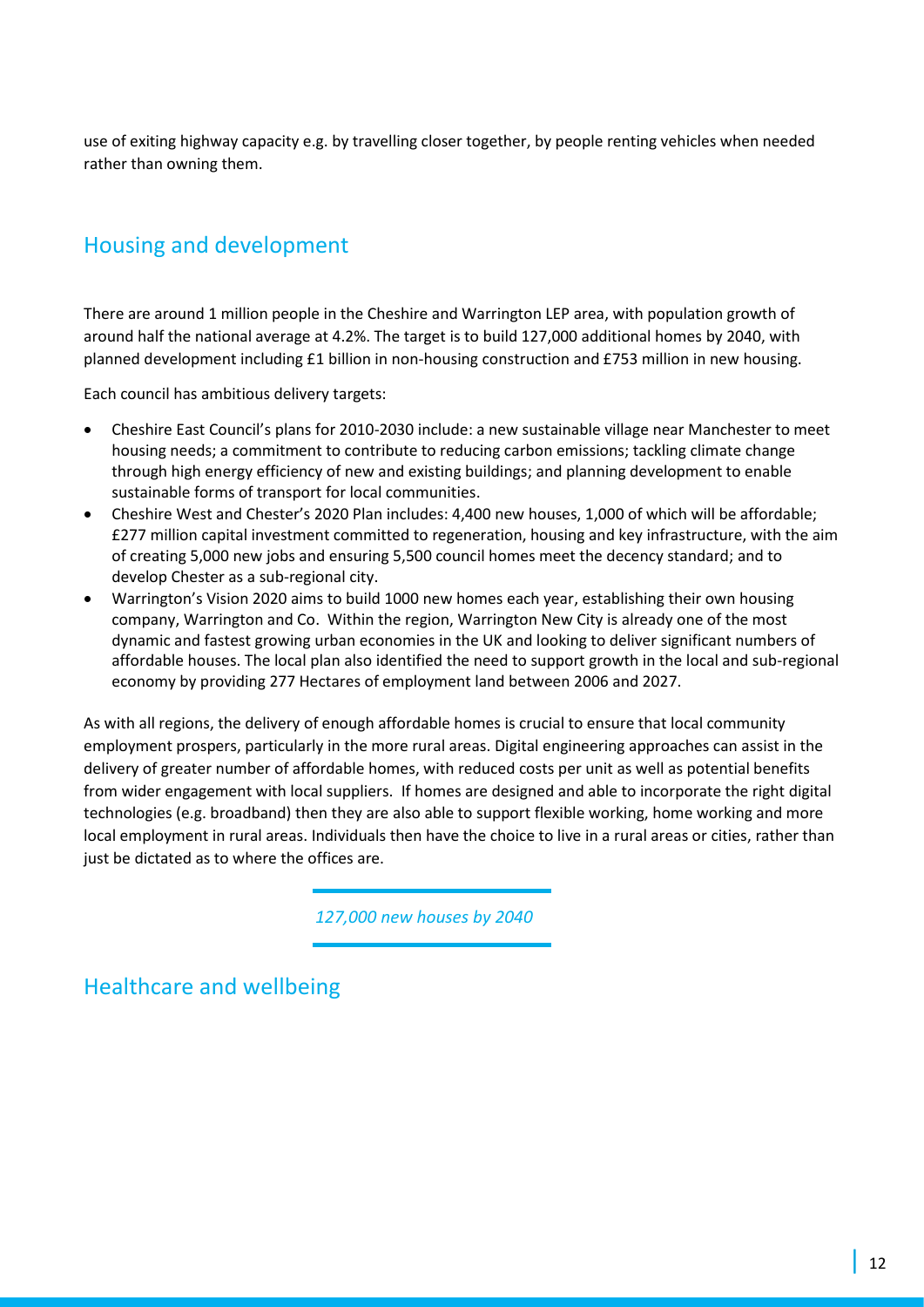With the younger population continuing to migrate to Manchester and Liverpool, attracted by the city lifestyle and job opportunities, there is an aging population across the region. Whilst the region is relatively affluent, this aging population places pressure on the finite local authority budgets and challenges the ability to coordinate and deliver healthcare.

Traditional ways of delivering local authority and health services will not meet the needs of the population going forward. Digital technology can help at the point of care by enabling self-care scenarios to manage long-term conditions before they become illnesses. There is a need to adopt new approaches but being riskaverse can stifle innovation. New products are available, but development often lingers in the 'valley of death' from education and proof of concept to commercial realisation.

Directly linked to the provision of digitally enabled and adaptable housing, a key target for the region is to keep people in their homes and the community for longer. A good example of self-care deployment of technology has been seen in a programme to manage hypertension in pregnancies. Traditional methods, with visits to the GP / hospital and attendance by a midwife, costs around £3,000 per pregnancy. This compares to just £90 for monitoring equipment supplied to expectant mothers at home, with results relayed digitally back to a medical team, and follow-up visits only required where necessary. While there is a clear financial case for this example, some benefits of digital technology across health and social care can be difficult to prove.

*Aging population growing at 4.2% pa, half the UK average* 

## Local environment

The region is adjacent to the Peak District National Park, which is seen as a desirable place, providing green infrastructure and accessible green spaces to support health and wellbeing.

The region recognises the national goals of 80% reduction in carbon emissions by 2050, and with nationally significant industrial users in the region, energy is clearly a challenge. The energy innovation centre in Ellesmere Port has an aspiration to be at the forefront of research and development activity in power and energy systems. 30% of regional energy consumption is by transport, of which 45% is by non-domestic users. Fossil fuels account for 70% of the total energy consumption in the sub-region. 10% of homes in the region (c. 40,000) currently experience fuel poverty. Smart energy grids, energy efficient technology and enabling domestic and commercial properties to be digitally informed about their energy consumption will help to achieve these carbon targets.

As we move to greater use of electric vehicles there will be an increased load on the local supply network. Digital technology can balance supply and demand and help reduce the need for extensive and expensive network reinforcements.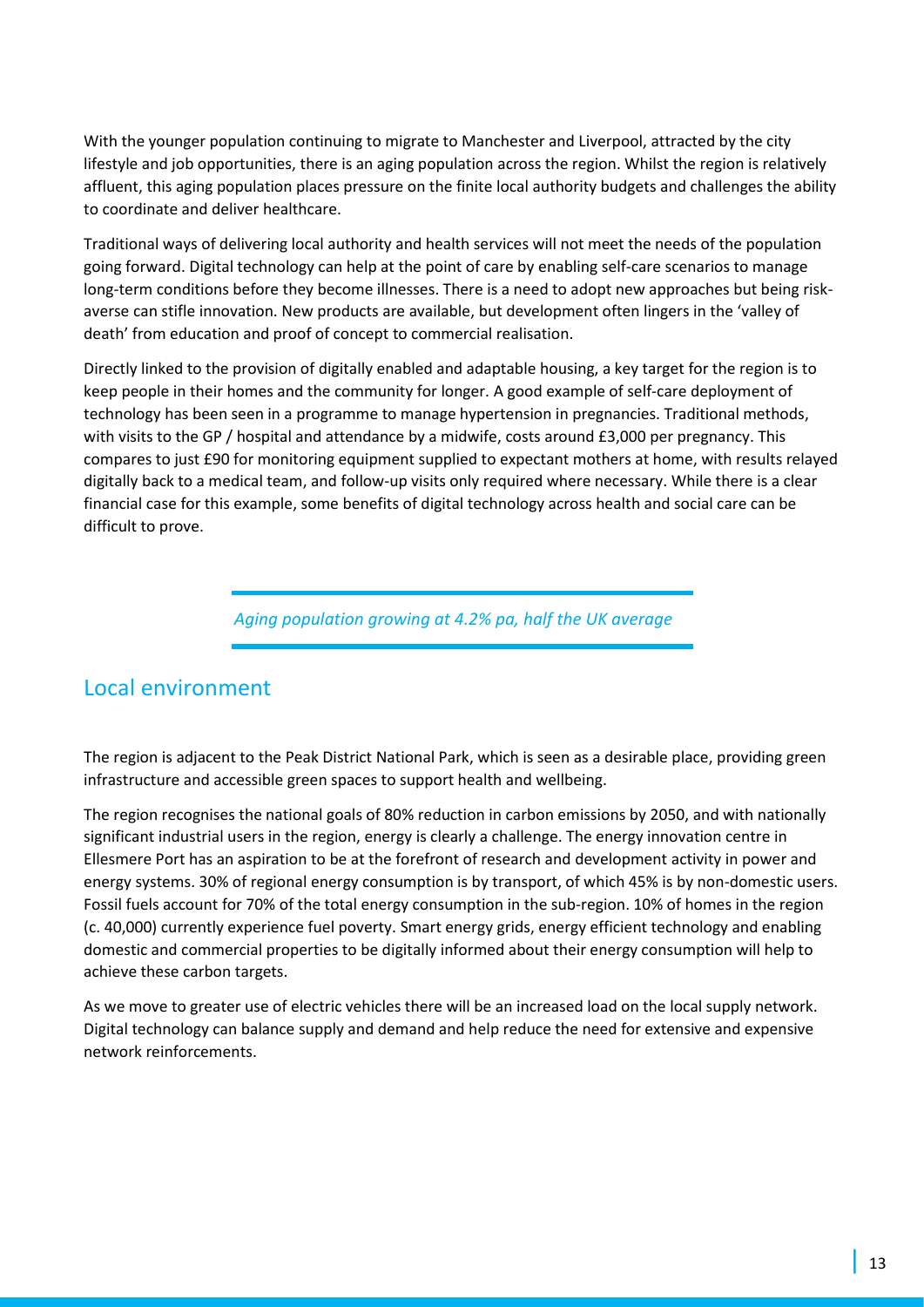Increasing access to high speed internet in rural areas reduces driving to work and the associated emissions through transport. Cost-benefit analysis of infrastructure needs to account for the benefits in service provision for existing residents, but also on the potential to support new entrants to an area that currently don't come because of lack of access to jobs and services.

*80% reduction in carbon by 2050*

# Sense of place

As already stated, Cheshire and Warrington is losing its younger population to regional cities, attracted by higher salaries and a more vibrant lifestyle. This is also true of large digital companies which are recruiting young people with digital degrees or skills and paying higher than average salaries.

The region needs to create a reason for young people to want to live there – the image of the location is as important as promoting it. The creative and digital sector will attract young people for work, but do they also want to live in the area? Some digital employers wait for individuals to be trained and settled with young families, and then recruit them.

A potential way to address this is the 'smart regeneration' of areas where there is exceptional connectivity to attract innovative and digitally-enabled businesses.

# Council services

All councils are facing fiscal challenges and are looking for budget savings. The region aims to improve the integration of public services and scale-up One Public Estate pilot projects, to transform and integrate local service delivery, by developing a network of integrated Hubs across the sub-region. To realise these ambitions, there must be a focus on reducing demand on public services, enhancing productivity and driving growth, specifically through ensuring transport and digital connectivity to support an economy that will be more than twice its current size.

# **Connectivity**

**'**Connecting Cheshire' is a digital infrastructure collaborative funding programme running until 2020. The programme states that fibre broadband is now available to over 97% of homes and businesses across Cheshire and Warrington. The actual level of connectivity in rural areas is unclear, but it is believed that large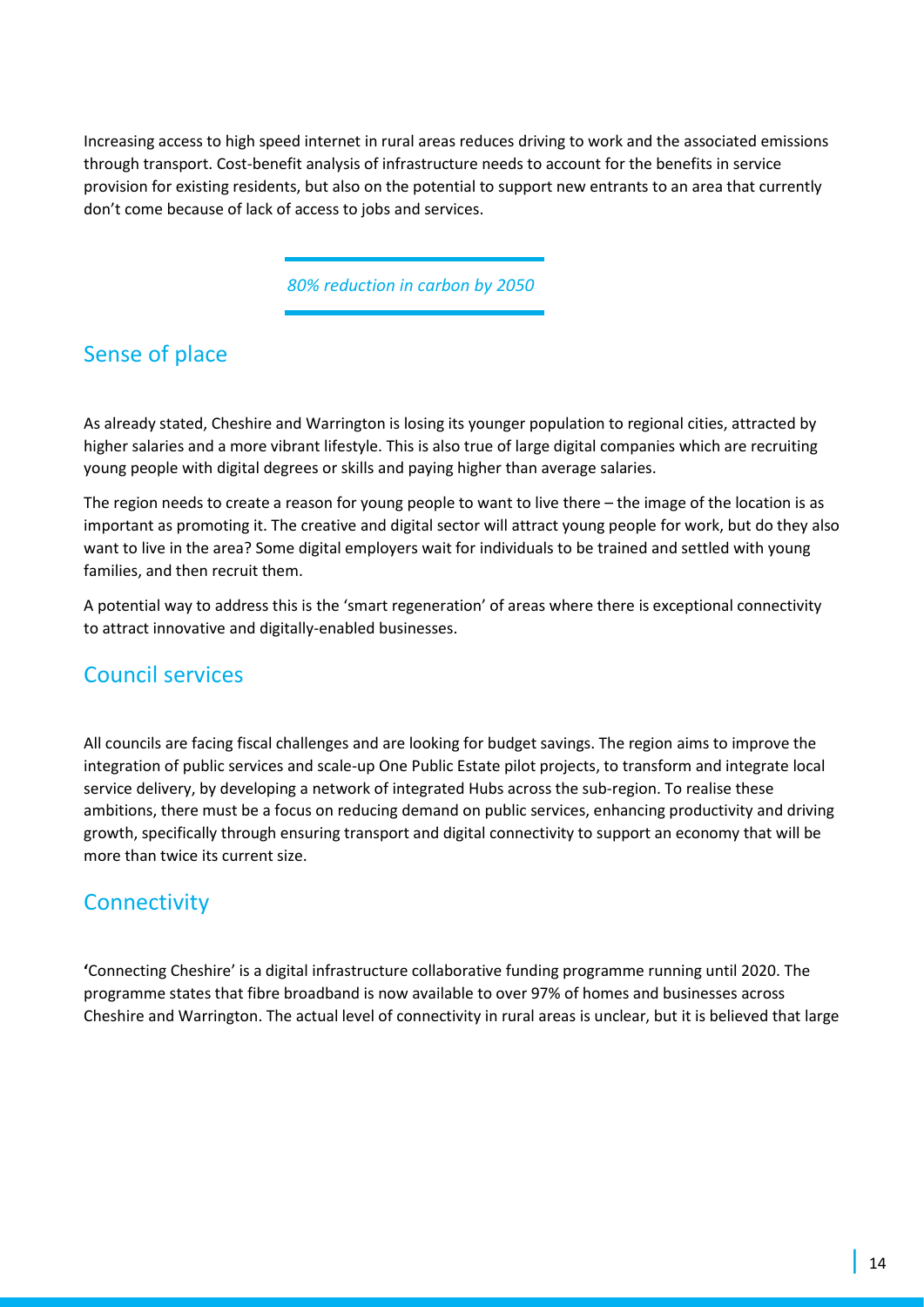rural areas remain unconnected to fibre broadband. Ofcom figures from May 2018<sup>7</sup> show the following, and contains detail to postcode level:

| <b>Local Authority</b>              | <b>Superfast broadband</b><br>availability (% premises) | <b>Ultrafast broadband</b><br>availability (% premises) | % of premises unable<br>to receive 5Mbit/s |
|-------------------------------------|---------------------------------------------------------|---------------------------------------------------------|--------------------------------------------|
| <b>Cheshire East</b>                | 61.4                                                    | 29.2                                                    | 1.7                                        |
| <b>Cheshire West</b><br>and Chester | 77.9                                                    | 14.5                                                    | 1.2                                        |
| Warrington                          | 40.1                                                    | 56.6                                                    | 0.3                                        |

Superfast broadband with download speeds of 30 Mbps will be sufficient for the majority of businesses and households. A download speed of 5Mbps is recommended for streaming of high definition videos and films such as on Netflix.

The uncertainty around reported figures may be connectivity is to the cabinet rather than premises and whilst capacity is there, the actual uptake is lower. Further action is needed to incorporate the remaining 3% and enabling them access to super-fast broadband. The Connecting Cheshire programme will benefit 1,470 SMEs and is expected to create 441 additional Full Time Equivalent jobs, generating a net growth of £42 million GVA. This represents a return of £5.80 for every £1 invested. Business and domestic voucher schemes appear to be working well.

Establishing the case for investment for rural areas can be challenging. It needs to account for the wider social and environmental benefits that will result from providing adequate connectivity to these areas, rather than looking at the financial return from user licence fees. Smaller providers are presenting innovative solutions but often struggle to break into the market – although these may well be the solution where fibre broadband is uneconomical. Connectivity can be overcome through self-investment; this has already succeeded in some areas.

Independent providers may offer more certainty with time-scales and delivery plans, and this will attract individual businesses and communities to self-invest. There has been success with collaboration between regional businesses for the £3,000 Government grants to enable fibre broadband to be brought into offices. This could also work for domestic properties with facilitation from parish councils.

Securing connectivity through planning conditions is largely required in new construction. It could also be enabled through S106 agreements for additional local connectivity. However, this appears to be being eliminated on appeal, and fibre cables are being laid along routes adjacent to existing houses but not connecting to them. There is also the potential to enable Wi-Fi masts as an alternative solution which can also get caught up in planning obstructions, particularly in rural areas.

While the focus is currently on 5G, 6G will be implemented in the near future, and more sophisticated and data-hungry technologies and applications will continue to fill the bandwidth. It is widely believed that Wi-Fi will become ubiquitous and probably free to use within 5 years.

*<sup>7</sup> [https://www.ofcom.org.uk/\\_\\_data/assets/pdf\\_file/0019/122194/connected-nations-october-2018.pdf](https://www.ofcom.org.uk/__data/assets/pdf_file/0019/122194/connected-nations-october-2018.pdf)*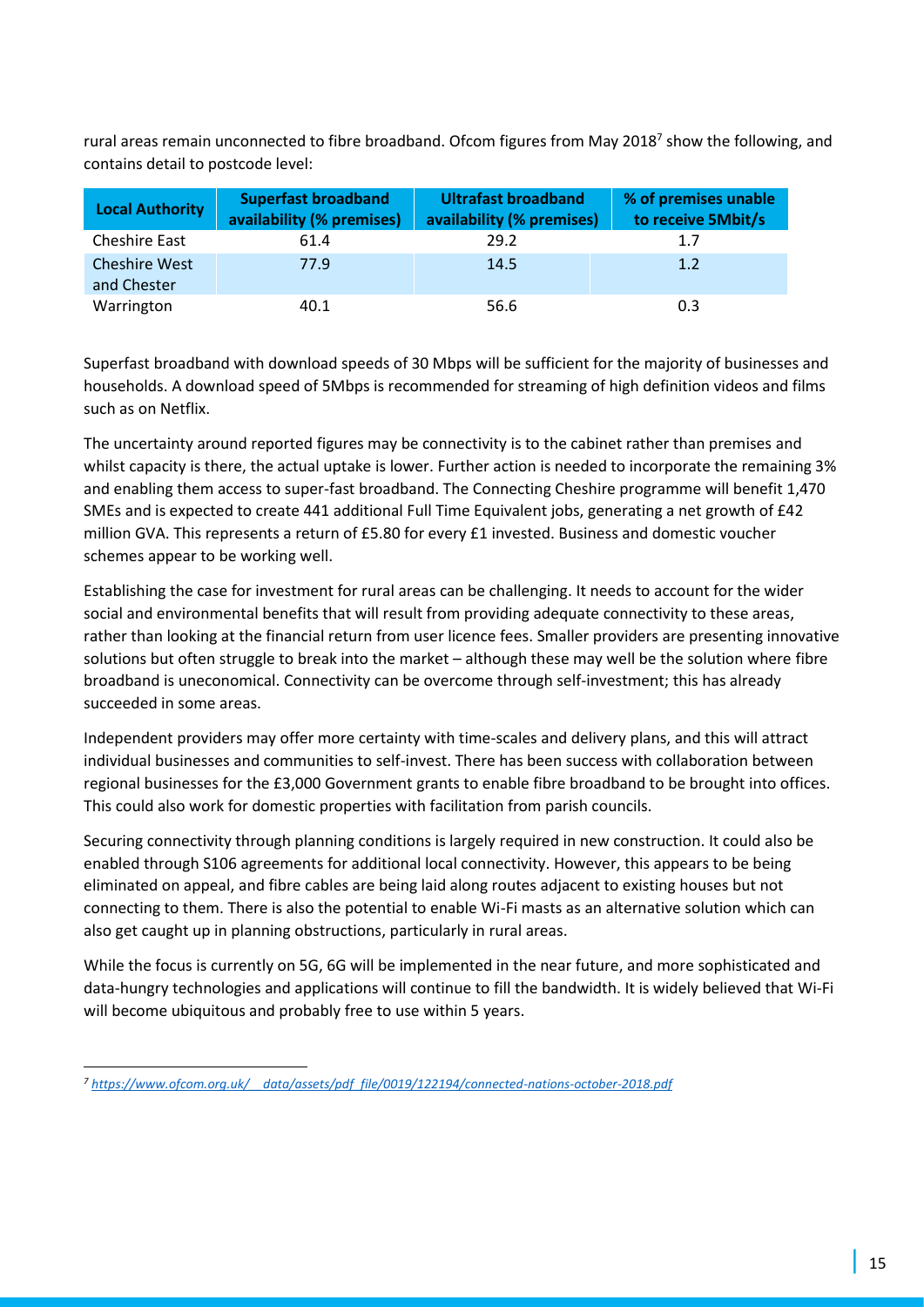# Economic opportunity

Affordability of service delivery, infrastructure and housing delivery is a key concern for the Cheshire and Warrington Councils, aligned with the changing demographics and increased expectation of service levels. As a result, the region, like many UK regions, faces a widening fiscal gap.

In this context, it is vital that the LEP and local authorities within the region consider significant changes to the way services and infrastructure is planned and delivered, in order to reduce whole-life costs and support the economic growth and productivity of the region. It is critical to ensure the right service is delivered and social outcomes are achieved. Digital enablement can provide a platform for integrated planning and improved design, driving efficiency in construction and delivering a 'digital twin' to optimise asset operations, enabling smart services across the public and private sector.

This section identifies some of the high-value opportunities that can be unlocked by developing and implementing a digital strategy for Cheshire and Warrington.

## Economic Analysis

Current spending and value generated across the Cheshire and Warrington LEP and the 3 councils (Warrington, Cheshire West & Chester and Cheshire East) has been divided into broad categories of:

- Capital expenditure (CAPEX),
- Operations and maintenance (OPEX),
- Service provision
- Gross value added (GVA)



*Figure 1 Summary of expenditure categories over the last 3 years for the Cheshire and Warrington Councils and the LEP*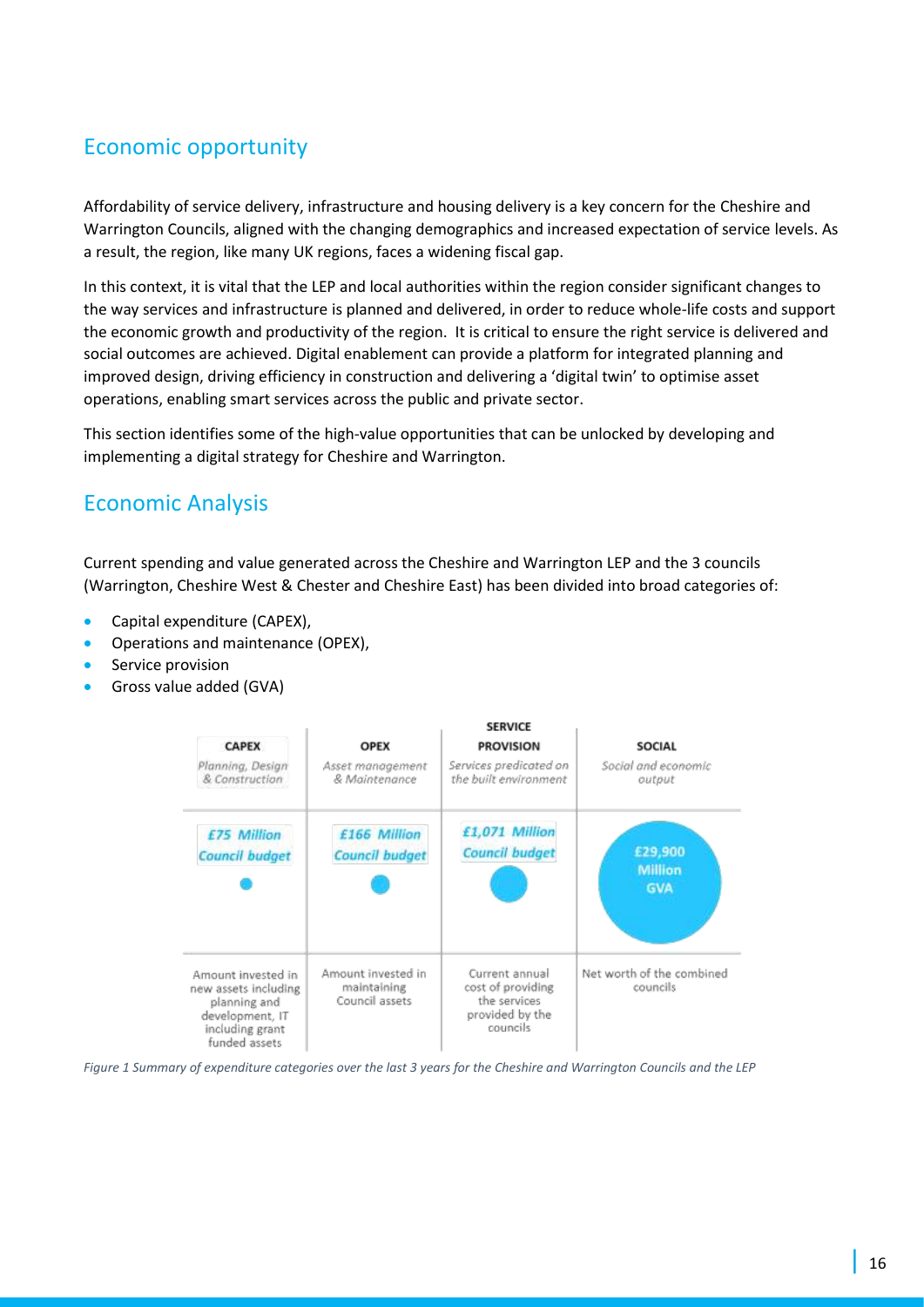## *CAPEX – Planning, Design and Construction*

The figure presented is the average combined CAPEX expenditure for the 3 Cheshire and Warrington councils from their core budgets, as well as the spend from Cheshire and Warrington LEP. This includes all capital expenditure on both physical and digital assets.

## *OPEX – Asset Management and Maintenance*

The OPEX figure presented is the average combined OPEX expenditure for the 3 councils from their core budgets as well as the spend from Cheshire and Warrington LEP.

These costs extracted from the annual budget figures that related to the operation and maintenance, repair, refurbishment and energy use of council assets. Typically, CAPEX to OPEX ratios are:

| <b>Infrastructure Category</b>        | <b>Ratio CAPEX: OPEX</b> |
|---------------------------------------|--------------------------|
| <b>Buildings / Housing / Property</b> | 1:3                      |
| Roads / Water                         | 1:0.42                   |
| Rail / Electricity / Health           | 1:6                      |

## *Service Provision – Services that are predicated on the Built Environment*

The service provision figure presented is the average combined service provision expenditure for the 3 councils from their core budgets, as well as the spend from Cheshire and Warrington LEP.

Whilst built assets are developed and exist to provide services to an end user, natural assets also play an important role in the Cheshire and Warrington economy. The quality and performance of the built assets has a direct effect on the cost and quality of the services supported and delivered across the built environment. The service provision of these built assets has been estimated from the annual budget figures for the 3 councils.

## *Social outcomes: Gross Value Added (GVA)*

The mean average GVA for the LEP area, across the 3 councils, is presented to provide a sense of scale and to indicate the extent of the council services in supporting the contribution to the overall regional economy.

## Regional expenditure and value added

The expenditure figures outlined in Figure 1 have been complied using an average taken from the last 3 years of the respective councils' budget papers and the published UK Government gross value added (GVA) figures for local authorities.

## Benefits Analysis

In order to estimate the potential economic benefit of a Digital Cheshire and Warrington across the lifecycle of the three Councils' spend, reference has been made to several case studies, consultancy reports and business cases relating to differing levels of digital application. Appendix A shows a breakdown of some of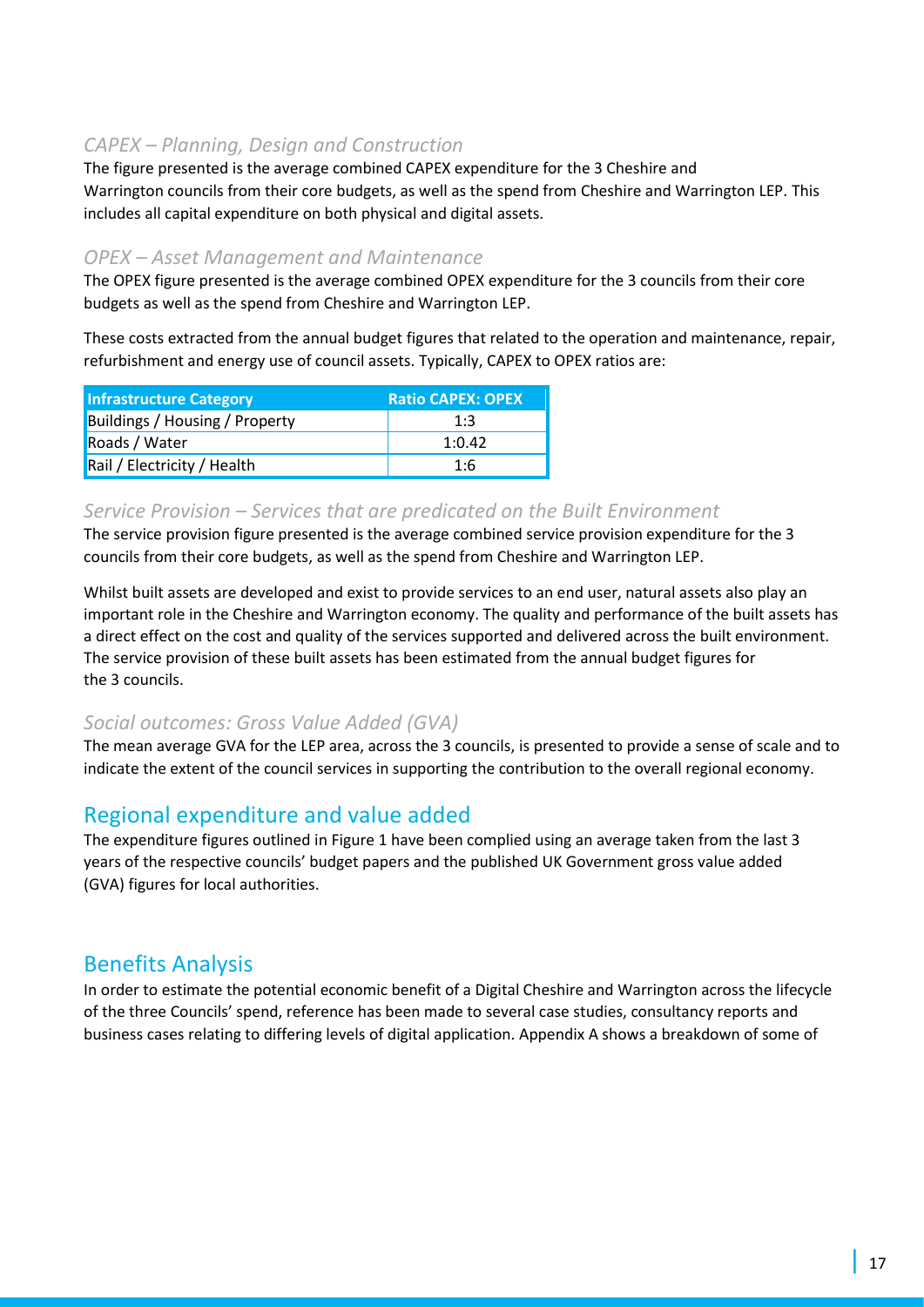the most recent and relevant business case outcomes and analytical reports relating to the economic benefits of digital engineering adoption.

Utilising the economic analysis from the Digital Built Britain strategic outline business case, Figure 2 demonstrates the potential savings that can be realised across the CAPEX, OPEX and service provision aspects of the combined authority budgets respectively.



*Figure 2 Economic benefits analysis* 

Applying these savings to the annual spend in the equivalent categories shown in Figure 1, highlights the opportunity for up to £7.5 million savings for capital delivery, £8.3 million across whole life operational delivery and a further £53.6 million in service provision – representing a potential cross-sector benefit saving of £69 million. This analysis aligns to the Government estimates that every 10% increase in broadband penetration yields 0.25% in GDP growth.

The next step of the Digital Cheshire and Warrington journey is to carry out a full business case assessment of the implementation options, providing clarity across the social, economic and environmental benefits by adopting a digital approach for the LEP region. This will ultimately develop the prioritised roadmap underpinned by the business case for funding the region's digital transformation.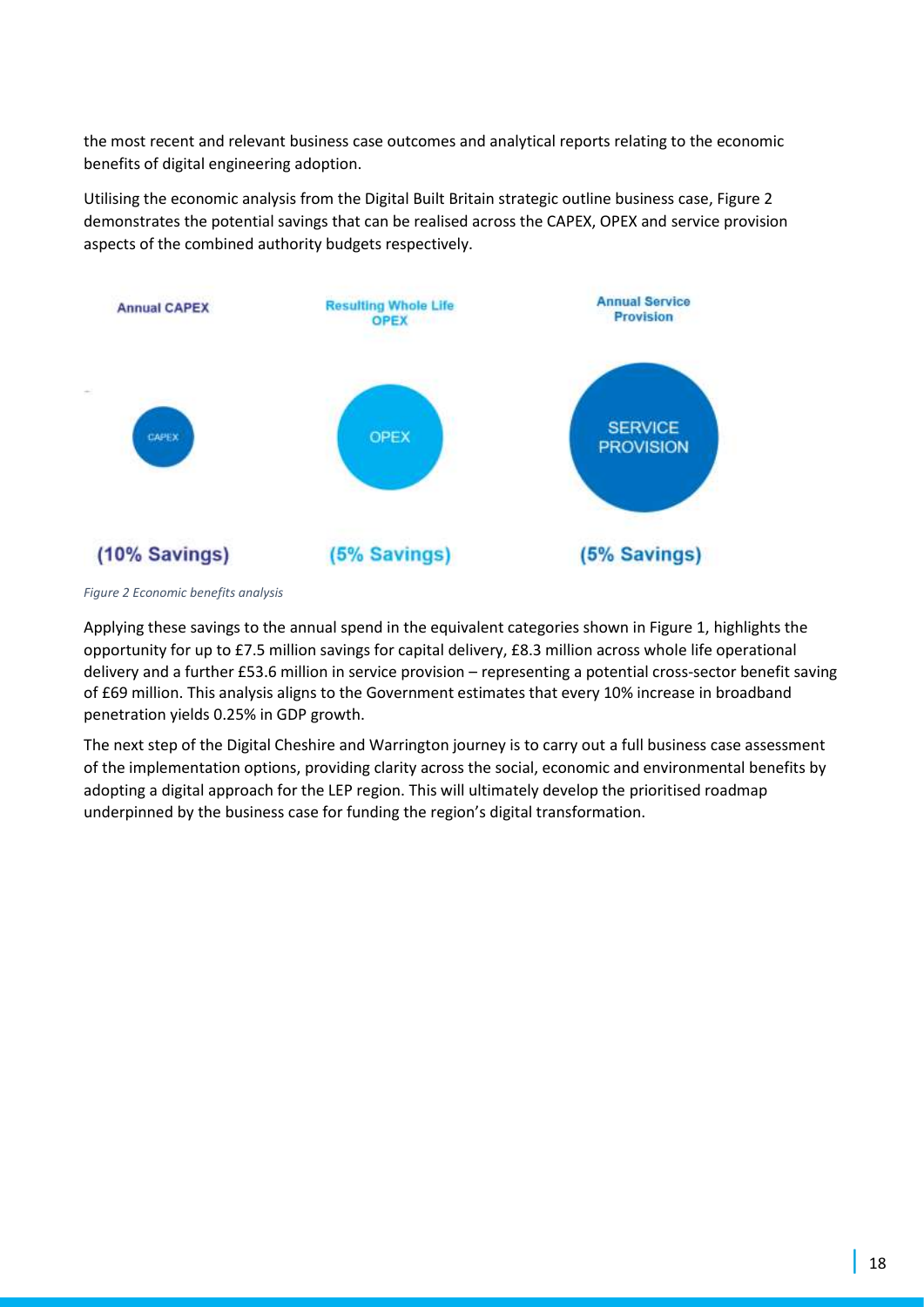# **3 | CURRENT DIGITAL MATURITY**

Smart communities are those where the vision is clear, compelling and inclusive and a citizen centric approach is developed to all aspects of service design and delivery. Digitisation of spaces and systems is integrated and ubiquitous and an open sharing approach to the way regions work is attained (Smart Communities Standard, ISO 37106). Regional digital maturity can be examined across both strategic management and service provision. While there are some isolated areas of excellence, Cheshire and Warrington is undoubtedly at the start of its journey towards digital maturity.

## Strategic management

### *Strategic collaboration*

Delivery must be collaborative. The sharing of information and resources, and decision making based on multiple criteria, becomes faster and easier with digital technology, whether through access to better data, better systems or better analytics. Shared digital data platforms servicing multiple users, both public and private, are enabled only through collaboration delivering time-cost savings and improved decision making.

Areas of delivery are inextricably linked. For example, economic growth leading to better wealth will lead to better health outcomes for the population. Initiatives such as the NHS-Innovation programme are looking to improve the healthcare sector economy, driving technology in the health space, but also drive the growth of businesses, leading to increased wealth and therefore healthier people. In manufacturing, sharing knowledge of digital applications, driving lean processing through the supply chain, will improve costs and productivity and ultimately improve the quality of the product at all stages of the manufacturing process.

Delivering digitally enabled, adaptable housing will keep people in their homes for longer and provide educational resources to homes, improving the skills and knowledge base. Incorporating requirements into the design and planning process for new homes will lead to benefits in other sectors.

Improving the image of towns and the wider region goes beyond attracting visitors – it helps to 'sell' skills and opportunities. Developing the idea of 'creative ecology' and promoting the culture of creative thinkers will help all aspects of the digital transformation.

### *Cross-sectoral benefit realisation*

The realisation of benefits can be difficult to demonstrate and is therefore often hard to realise. Quantifying the value of deliverables, including natural capital and social benefits, will unlock new funding opportunities. Taking this cross-sectoral approach across the whole region will identify the benefit of connectivity. Opportunities to showcase the return on investment from installation of connectivity in rural areas will include the health, education and public service benefit.

Enabling economic growth through connectivity reduces people going about their business by car, which would lead to congestion and pollution. The value of natural capital should also be considered in evaluating benefits, particularly as the Government is incorporating natural capital into the UK environmental accounts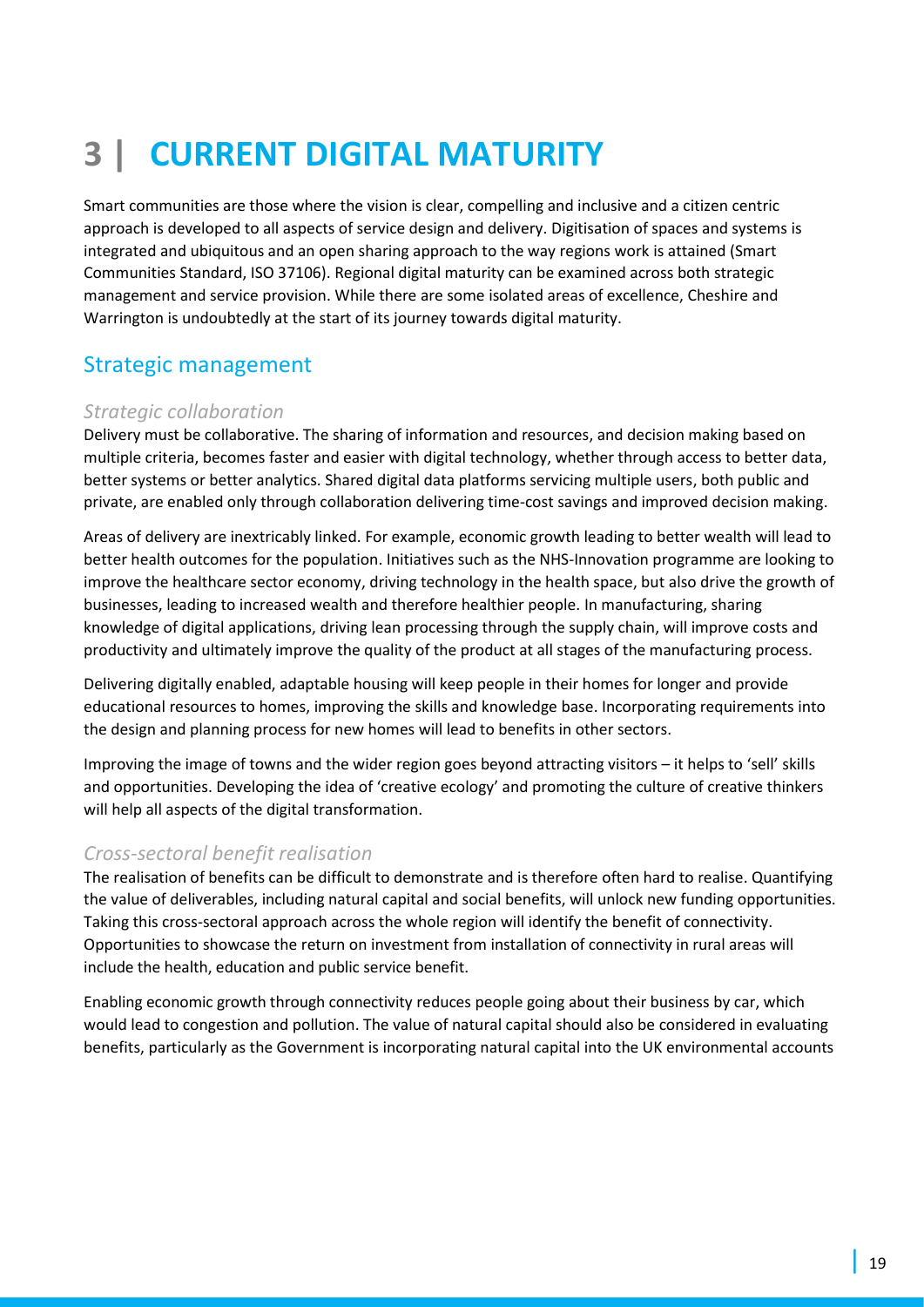by 2020, promoting valuation of public good for the environment. This aligns to the LEPs commitment to undertake a natural capital audit as part of their Quality of Place Strategy.

To ensure Cheshire and Warrington's successful journey towards digital maturity, the collaborative engagement started in the development of this strategy needs to continue. In addition, extending collaborative working across the wider North West region and linking to the urban centres of Manchester and Liverpool which are further advanced in embracing digital technology could offer valuable insight, as well as potential economies of scale through opportunities to integrate into existing technology.

## Service provision

## *Citizen-centric service provision:*

There is already significant activity in transferring manual council services to online applications. Planning portals are already online but essentially comprise of PDF documents which can be accessed to view, rather than enabling digital queries, analysis and interaction. In some cases, digital healthcare access has been given to patients and the uptake is promising. When accessing personal healthcare data online, consent must be given for the data to be used for specific purposes; everyone must be in control of their own information. Initially digital 'apps' will need to work on the 3G/4G network, or Wi-Fi, to ensure maximum uptake and accessibility.

## *Uptake and skills:*

Generally, uptake of digital services and the required skills to use them is low. In the healthcare sector, this is particularly prevalent in the older generation. However, even though 90-year-olds may not use screens regularly, it may be possible to engage 50% of older people. The younger generation are generally healthier and have a lower demand on healthcare but will embrace digital access to their records and making GP / hospital appointments online. Even though many individuals use social media to stay in touch with friends and family, many may well resist using technology in replacement of human interaction.

Industries such as farming are currently 'low-tech' in many areas and will require significant upskilling. In Germany and the Netherlands, the agricultural industry is very focused around technology and productivity – 84% of farms are managed by up to 38-year-olds, whereas UK farms are mainly managed by the over 60s.

In manufacturing whilst there may be awareness of the opportunity, there is reluctance to change or uncertainty about what to do, even though it is recognised as an enabler of achieving productivity gains and growth, particularly around digital management of the product life-cycle.

For the delivery of digital services to the community, there is a need to ensure digital inclusion by, for example, having iPads available in community centres to support online access to services.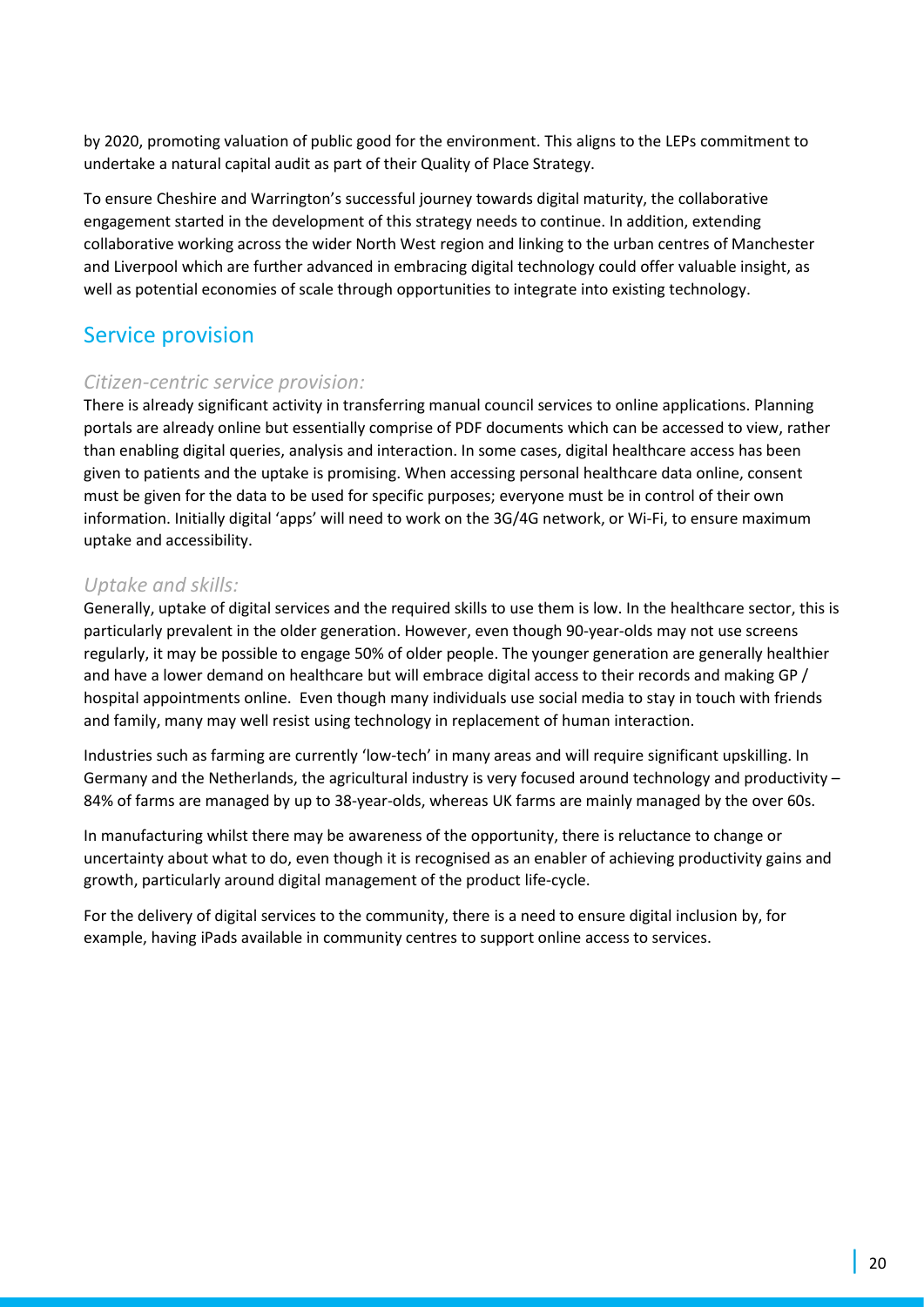## *IT architecture*

The lack of interoperability of IT systems can be a barrier to digital transformation. Some industries are more advanced, such as manufacturing, whilst others, such as farming, lag behind. The lack of digital technology in the farming sector is an issue, particularly in the light of future BREXIT and changes to land payments, where profit margins are likely to be further squeezed. Conversely, IT systems within the manufacturing tend to be quite advanced.

## *Digital construction / infrastructure*

The built environment has seen on-going commitment from the UK Government through the Digital Built Britain<sup>8</sup> programme, setting targets for delivering and realising significant cost savings across major infrastructure projects.

There is currently minimal use of digital engineering approaches in infrastructure developments in the region. While the benefits of digital engineering are recognised in ongoing building operations and maintenance, there is a need to demonstrate its tangible value (particularly through Building Information Modelling (BIM)) in capital delivery.

The planning process is the ideal opportunity to engage with developers in this area. Tentative first steps have been taken in enabling planning officers to access and utilise real time information on site. This should be an enabler to make developments smarter and better connected to attract people into rural and urban areas alike.

Building 'smarter', using digital engineering techniques, can deliver a number of benefits – not only reducing the traditional cost of construction but also increasing local supply chain opportunities and supporting new skills development. It can enable more homes to be built quicker, cheaper and better. This is linked to wider opportunities to digitise the planning and development control process.

Building 'smarter' buildings will also enable the cross-sector benefit realisation that is possible through a digital built environment underpinning delivery and accessibility of digital services.

## *Data sharing*

This is under-utilised at present due to concerns over data security. While secure data sharing is a challenge, it can be implemented successfully with the appropriate controls in place. Collaborative data platforms will become increasingly important and essential for efficient delivery of regional planning, natural capital assessments and carbon budgets. Whilst there is a recognisable challenge to deliver these public / private platforms, such as for planning, a cross sectoral business case should identify the overarching benefits. In healthcare, the ultimate objective is to create one digital record per patient.

## Data and information security

As an increasing amount of information is stored online or available digitally, the risk of data security must be addressed. This is not just about the protection of our personal data, but also data about physical assets, how we use those assets, as well as data which is commercially sensitive. Personal data is regulated through the General Data Protection Regulations (GDPR), and digital engineering models of nationally important

*<sup>8</sup> Centre for Digital Built Britain: https://www.cdbb.cam.ac.uk/*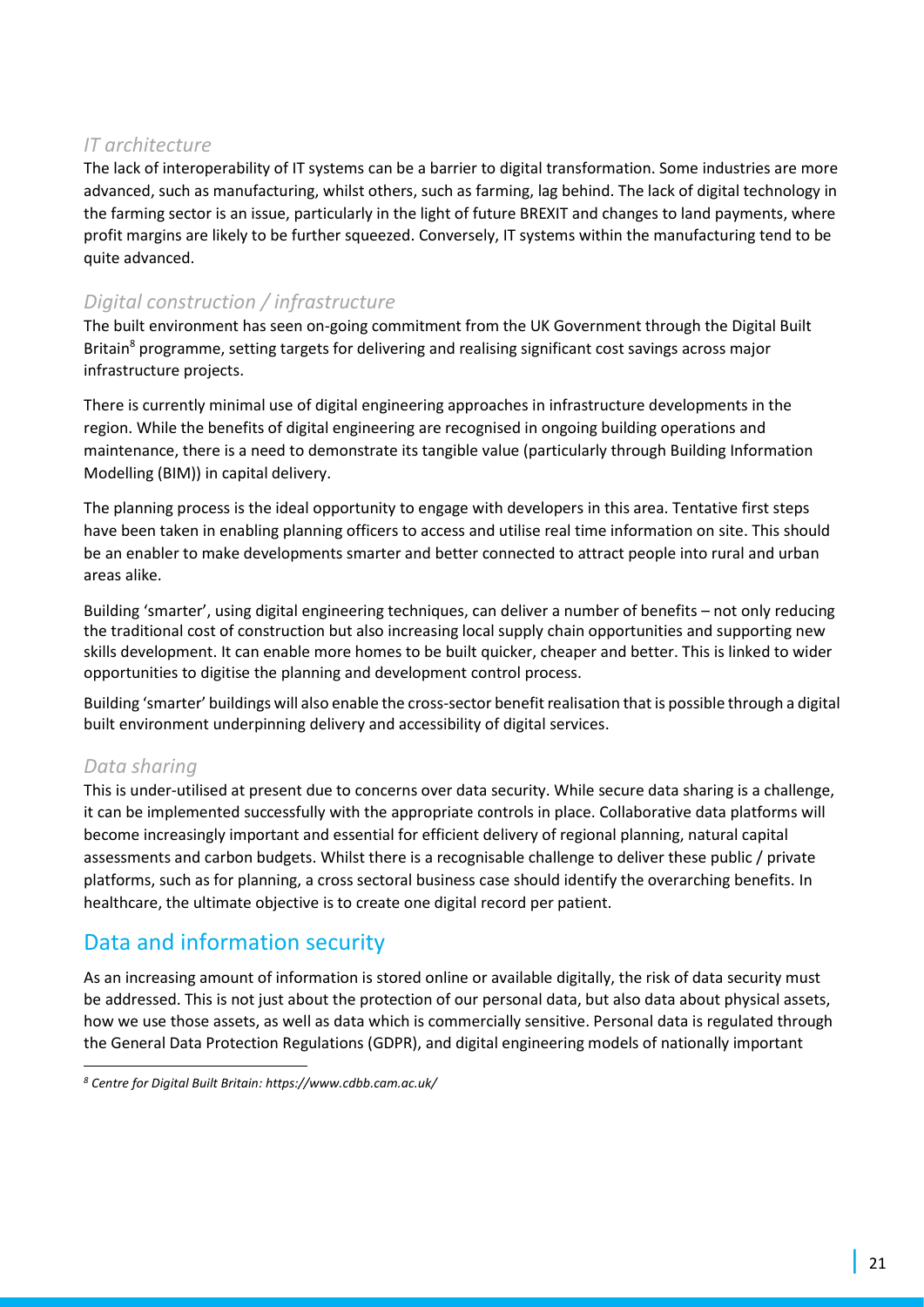infrastructure assets can be regulated through PAS 1192 Part 5, a specification for security-minded building information modelling, digital built environments and smart asset management. Standards, methods and procedures to protect this data should be identified and put in place with the correct level of training and awareness from the data users. Data should only be accessed by those with valid reasons to access it and stored online rather than on the convenience of the multiple access points we are increasingly used to.

Additionally, data is only as good as the person who has input or established the data source. Procedures around compiling data, establishing and calibrating sensors all needs to be checked and verified to ensure that information is correct, up to date and its provenance is clearly understood.

## Summary of current maturity

High-level stakeholder engagement across the region, involving a total of 30 business leaders and representatives, council officers and service delivery managers were involved through face-to-face interviews and a workshop. During the workshop, participants evaluated the current level of maturity across a range of digital aspects based on the criteria set out in ISO 37106. These aim to benchmark Cheshire and Warrington so that progress towards these key criteria can be tracked over time. While this is a very simplistic approach, it provides an initial high-level assessment.

Figure 3 Summary digital maturity [identified by workshop participants](#page-21-0) illustrates the initial assessment of digital maturity across the region based on the outputs of the workshop as summarised in the preceding sections.

|                                         | 0% |  |  | 50% |  | 100% |
|-----------------------------------------|----|--|--|-----|--|------|
| Basic connectivity                      |    |  |  |     |  |      |
| Fibre to property<br>connectivity       |    |  |  |     |  |      |
| Uptake                                  |    |  |  |     |  |      |
| IT architecture                         |    |  |  |     |  |      |
| Service delivery                        |    |  |  |     |  |      |
| Regional data<br>platforms              |    |  |  |     |  |      |
| Smart development<br>and infrastructure |    |  |  |     |  |      |

<span id="page-21-0"></span> *Figure 3 Summary digital maturity identified by workshop participants*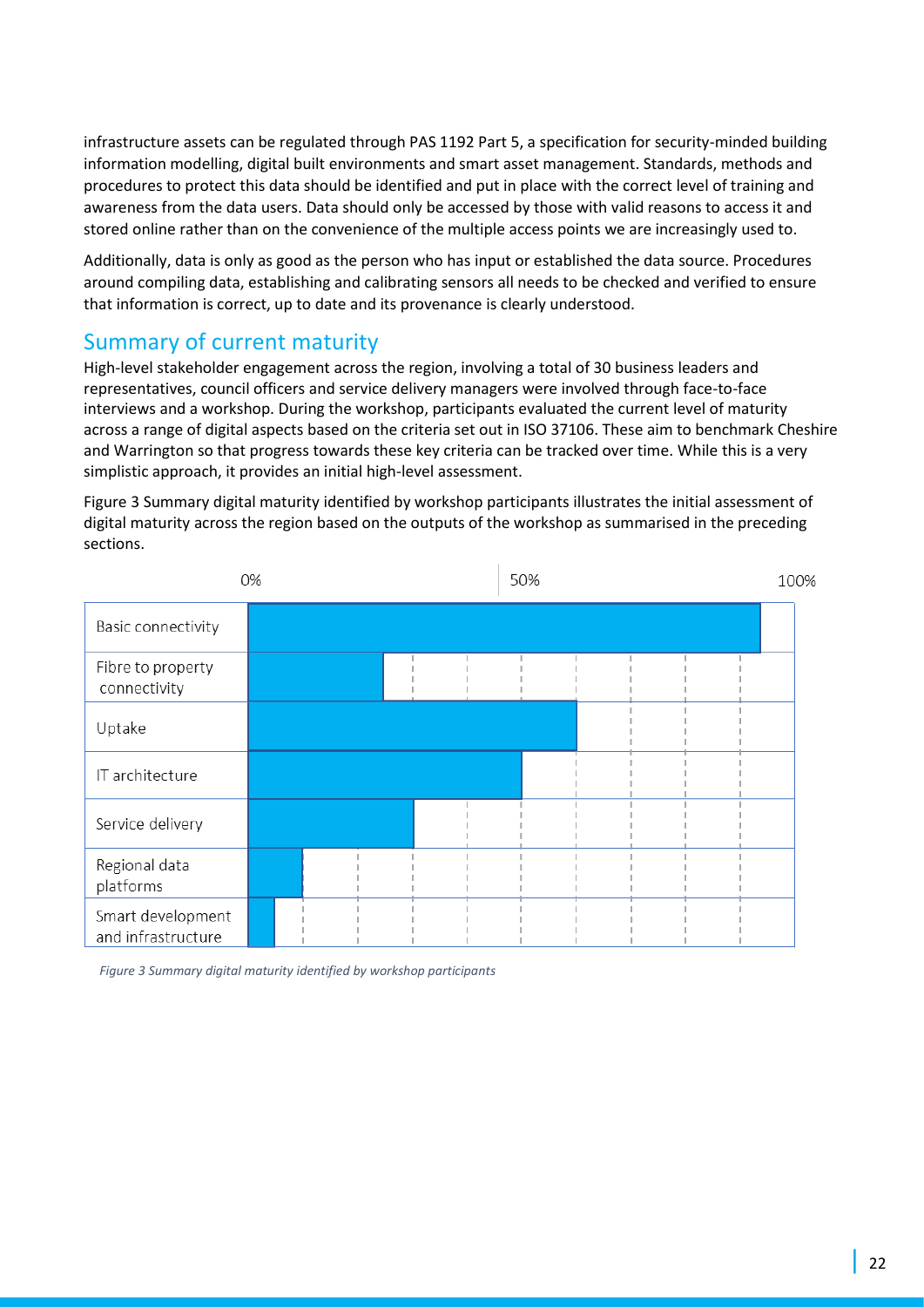# **4 | STRATEGIC PRIORITIES & DELIVERY PLAN**

It is essential to ensure that solutions are targeted at the right problems to help reduce the cost of service provision and deliver better outcomes. The workshop and subsequent analysis have identified three strategic priorities to address the challenges identified.

## Strategic priorities

There is a clear recognition and desire to embrace the opportunity that digital technology offers to ensure that Cheshire and Warrington remain ahead of the competition. To achieve this, collaboration between public and private sectors will be needed from driving up the skills base to ensuring infrastructure development is carried out in a way that will support the region's digital future. The stakeholder engagement helped to identify the regional challenges, both digital and non-digital, and these are summarised in Table 1.

| <b>Non-digital challenges</b>                      | <b>Digital challenges</b>                          |
|----------------------------------------------------|----------------------------------------------------|
| Policy and interventions priority; fully           | Infrastructure in the ground; future-proofing      |
| connected; understanding gaps; future planning     | Ongoing review and utilisation of technologies     |
| Collaboration and engagement; break down silos     | Plan for growth; evolving strategy                 |
| Transparency of information                        | Support for public sector; match-funding,          |
| Widespread exposure to upskilling                  | incentives, pressure on Government, competition    |
| Digital brand / destination brand                  | Digital hubs                                       |
| Confidence                                         | Connectivity that's readily available; fibre       |
| Create an environment for creative industries      | connectivity for rural areas                       |
| 'Place' offer; vibrancy for young people; cultural | Smart data analysis                                |
| offer                                              | Lack of mobile connectivity                        |
| Skills and college offer; incubation; university   | Skills pipeline / workforce career paths           |
| links                                              | Awareness of issues / opportunities, technology    |
| Transport and accessibility; difficult for rural;  | and inspiration                                    |
| need for co-working space                          | Infrastructure; 'plumbing' and how systems talk to |
| 'Grown up' spatial planning                        | each other                                         |
| Inclusion; avoiding social isolation               |                                                    |

*Table 1 Non-digital and digital challenges identified by stakeholders* 

The process then prioritised these challenges and started the discussion on actions that needed to be taken to enable progress in each area. The three strategic priorities identified are:

- **1.** Digital people and digital services
- **2.** Digital industrial revolution
- **3.** Strategic planning, collaboration

In setting out our Delivery Plan for the next 18 – 24 months the LEP will focus on these three priorities. Not all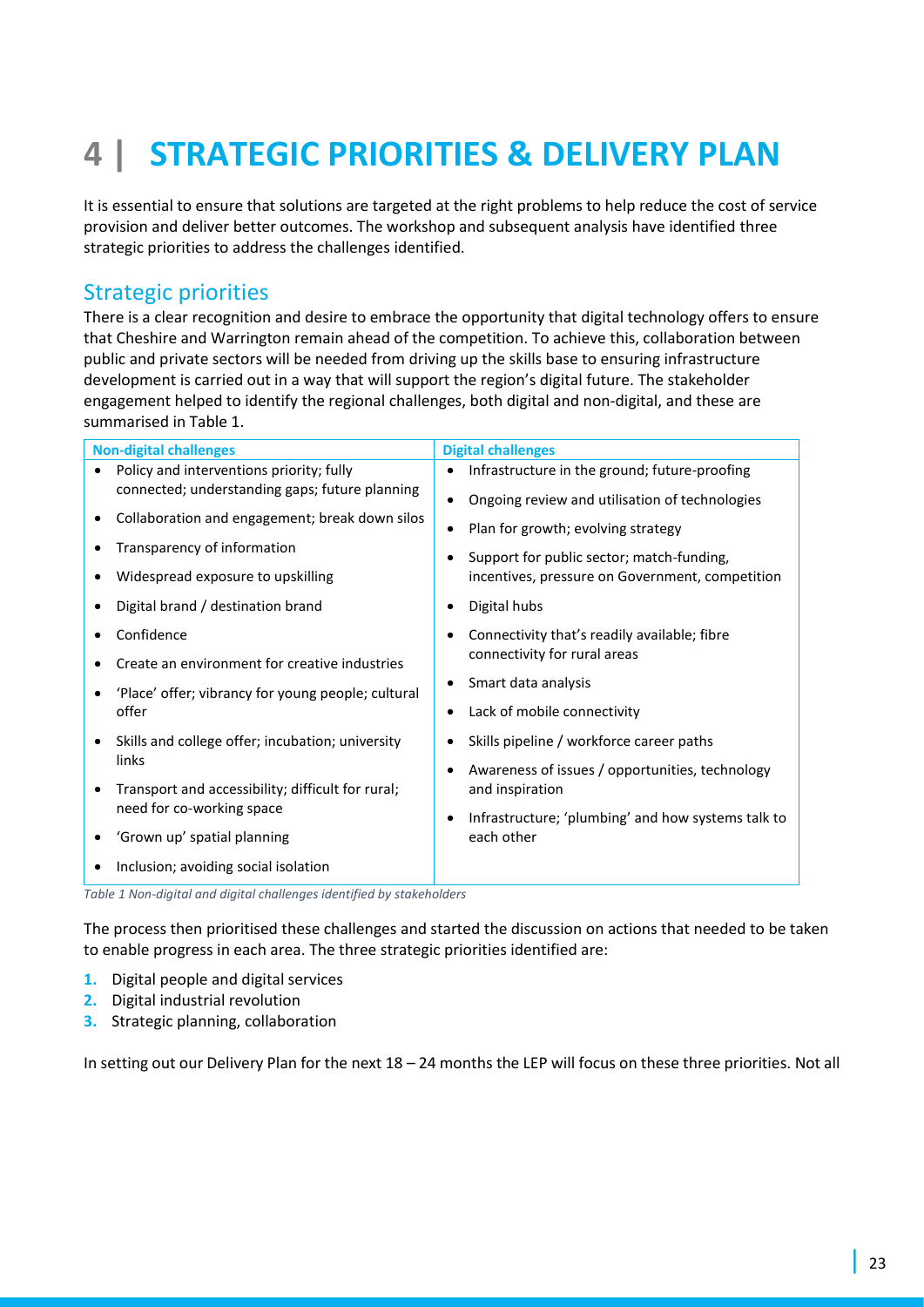of the suggested areas of improvement are matters for the LEP, so only actions within the LEP's controlled are shown below.

# Priority 1 - Digital people and digital services

### *The challenge*

The greatest challenge identified by stakeholders was that of 'getting people digital'. Connectivity is inconsistent, and coverage is unreliable – there are gaps in the current service which makes it difficult to commit to a large-scale shift of services and thus to encourage people to adopt digital technology.

Whilst connectivity is generally good, there is concern over the 'last mile' and the remaining 5% who will become increasingly marginalised without connectivity. In addition, new building and connectivity upgrades need to be future-proofed to ensure that further enhancements can be achieved both easily and costeffectively, as new technology comes online.

Digital services will require providers to work together to deliver these services in a coherent and accessible way. There are also a broad range of decision makers to influence, priorities to evaluate and legislation to be met, so a balance must be found between collaboration and competition to ensure that all parties are satisfied, and progress is unhindered.

For some, poor skills or awareness can lead to a lack of confidence and/or understanding of how best to engage, adopt, upgrade or change current methods of operating. This is exacerbated by concerns over use of personal data (particularly in understanding the General Data Protection Regulations) and the security of online services. There is clearly a transition to be achieved from continuing with 'business as usual', to embracing innovation and creating a sense of place through a forward-thinking digital brand identity for the region.

### *What needs to be done*

- Provide enough connectivity for all users, including homes, SMEs and business
- Drive uptake by ensuring that getting online is simple, affordable, readily available and reliable
- Foster an unbiased / non-political collaborative culture and build an appetite for change by demonstrating the tangible benefits of adopting a digital strategy
- Ensure clear advice and support is in place to enhance skills and knowledge to access online services
- Implement secure data handling protocols and provide assurance that personal data is secure, and that legislation is in place to ensure privacy in conducting business online
- Take a cross-generational approach to the transition to a digital Cheshire and Warrington, starting early for younger people and valuing the experience (and appreciating the inexperience!) of the older population
- Clear communication & phasing of move to digital services

*Ideas*

### 1) Collaborative connectivity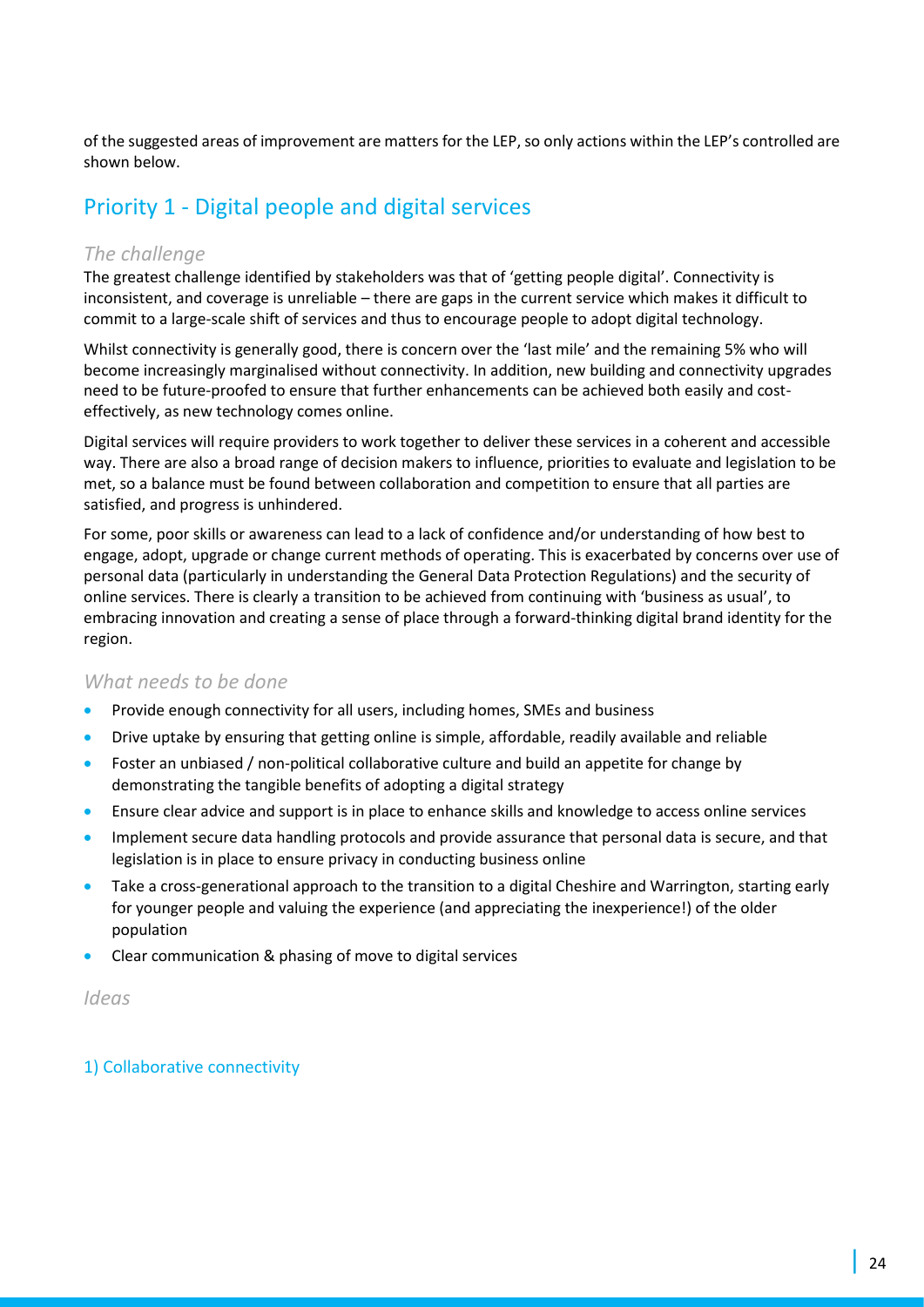Currently, commercial viability is measured on return on investment for the provider, e.g. the number of homes or businesses that can be connected and the number of subscribers to a BT service. On this single measure, it is unrealistic to expect that connectivity will be delivered to every property across Cheshire and Warrington.

Connectivity becomes viable when productivity and requirements to access local authority services is considered. Government is providing financial incentives for businesses and individuals alike to install high speed broadband. The organisations which can bring companies and individuals together are able to pool their resources to bring the necessary investment to install the required level of connectivity.

### 2) Hubs of exceptional connectivity

Stimulate the creation of central hubs of exceptional connectivity to drive long-term innovation, creativity, skills, networking, business generation, opportunity and social interaction. Not only in remote, hard to connect areas but also in towns, colleges and business centres, where they could contribute to creating the 'sense of place'.

Community hubs can also address concerns over social isolation, deliver support for SMEs and provide human contact that alleviates pressure on other resources, e.g. health and social care, council services.

• *The LEP will undertake a study by July 2020 to explore how UK Shared Prosperity Fund can be used to continue the legacy of European Structural Funds in the creation of innovation centres and hubs to support development of the creative an digital community within Cheshire and Warrington.* 

#### 3) Smart housing provision

Using digital technology to evaluate the viability and rapid evaluation of land opportunities, combined with a more digital approach to project delivery (e.g. BIM Level 2 and connected supply chains) can enable more sites to be processed quicker. It will also allow greater quantities of social and affordable housing to be delivered at a lower economic and environmental cost using space, time and materials more efficiently.

Ensuring, and requiring that these buildings are smart, connected homes delivers additional social and health benefits in the short, medium and longer term. Ensuring that housing is adaptable will enable people to stay in their homes for longer. Connectivity should be required as a planning condition and treated as a 4<sup>th</sup> utility connection at the point of handover to the occupier. IoT enables data on performance of buildings, such as homes, to be measured, e.g. when a room is too cold, too damp, or is not being used. This type of information is key to caring for the sick and elderly in their homes for longer. A further challenge is that the older generation tend not to live in new build properties, so there needs to be a push to provide IoT in existing stock to address this issue.

These efficiencies must continue through improved operation and whole-life performance of buildings, and easy access to information by occupiers, estate managers and owners to ensure that buildings perform 'as designed' in use, for example reducing carbon emissions by an estimated 20%.

#### 4) Transformation of local authority service provision – 'one service'

Transferring council services to online operation can deliver cost and efficiency savings for local authorities and improve the quality, flexibility and access for residents and customers. In some cases, 100% uptake may not be possible so ensuring enough support for those requiring face to face assistance will be necessary, although much reduced.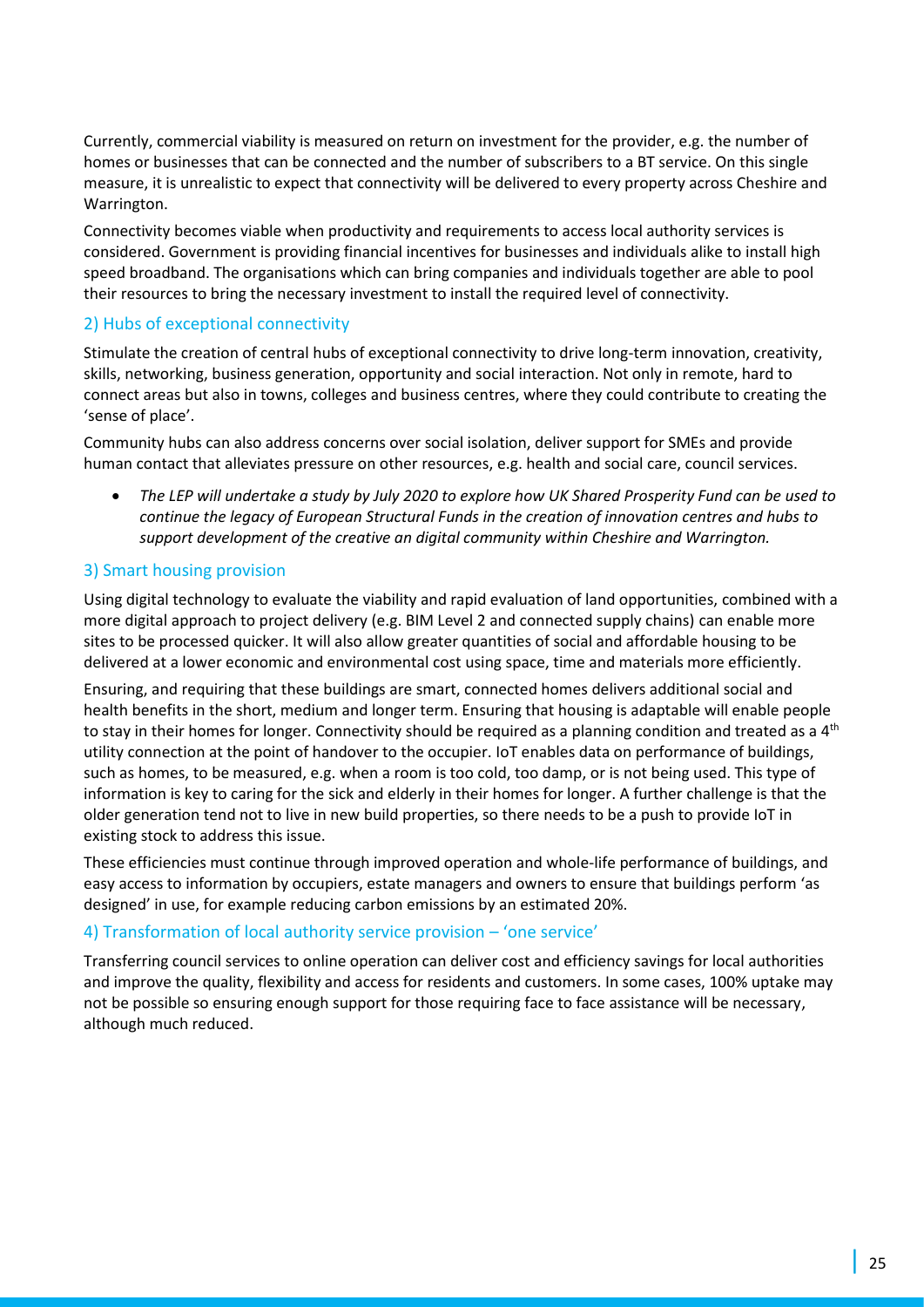Transformation of services needs to go hand-in-hand with ensuring connectivity, uptake and the right level of skill or support is available to access these services. Engagement and training programmes will need to be developed and creative thinking about effective ways to engage those needing digital assistance. Digitising services across aspects of education, social care, housing and other sectors is critical – not only to cost effectively improve access to services, but to improving outcomes for residents, taxpayers and society.

# Priority 2 - The digital revolution

## *The challenge*

Making the case for the transition to a digital Cheshire and Warrington is clearly a significant task. People generally find comfort in 'business as usual' and are often reluctant to even consider change, let alone embrace it. A lack of understanding of all things digital only increases the desire to stay with the 'status quo'.

There is an assumption that a digital strategy is unaffordable, particularly within the current political climate of ever-increasing budget cuts to council services. Upgrading digital infrastructure can be expensive and there is a constant requirement to keep up with the pace of change in technology and digital processes.

The transition from traditional operational and procurement models to digital online services is also seen as a fundamental challenge, particularly in the skills and training required to use them.

#### *What needs to be done*

- Adopting a more flexible approach to work patterns will encourage people to periodically work from home or at remote locations, thereby embracing digital connectivity by default
- Creating attractive spaces to work to appeal to a new potential workforce of digital innovators
- Encouraging a collaborative approach to advocate and accelerate the necessary cultural and political change
- Developing a culture of creative thinking and an enthusiasm for upskilling and attaining agile digital qualifications
- Encouraging a rethink of local policies and commercial / industrial strategy to facilitate a digital future for the region
- Identify and communicate digital opportunities in existing industries within the region such as agriculture

*Ideas*

### 1) Productivity

Productivity and digital technology are not about losing jobs, they are about replacing the repetitive tasks to enable humans to concentrate on more rewarding tasks. It also drives quality, repeatability and, when implemented effectively, removes the human error factor. This may be through using complex AI technology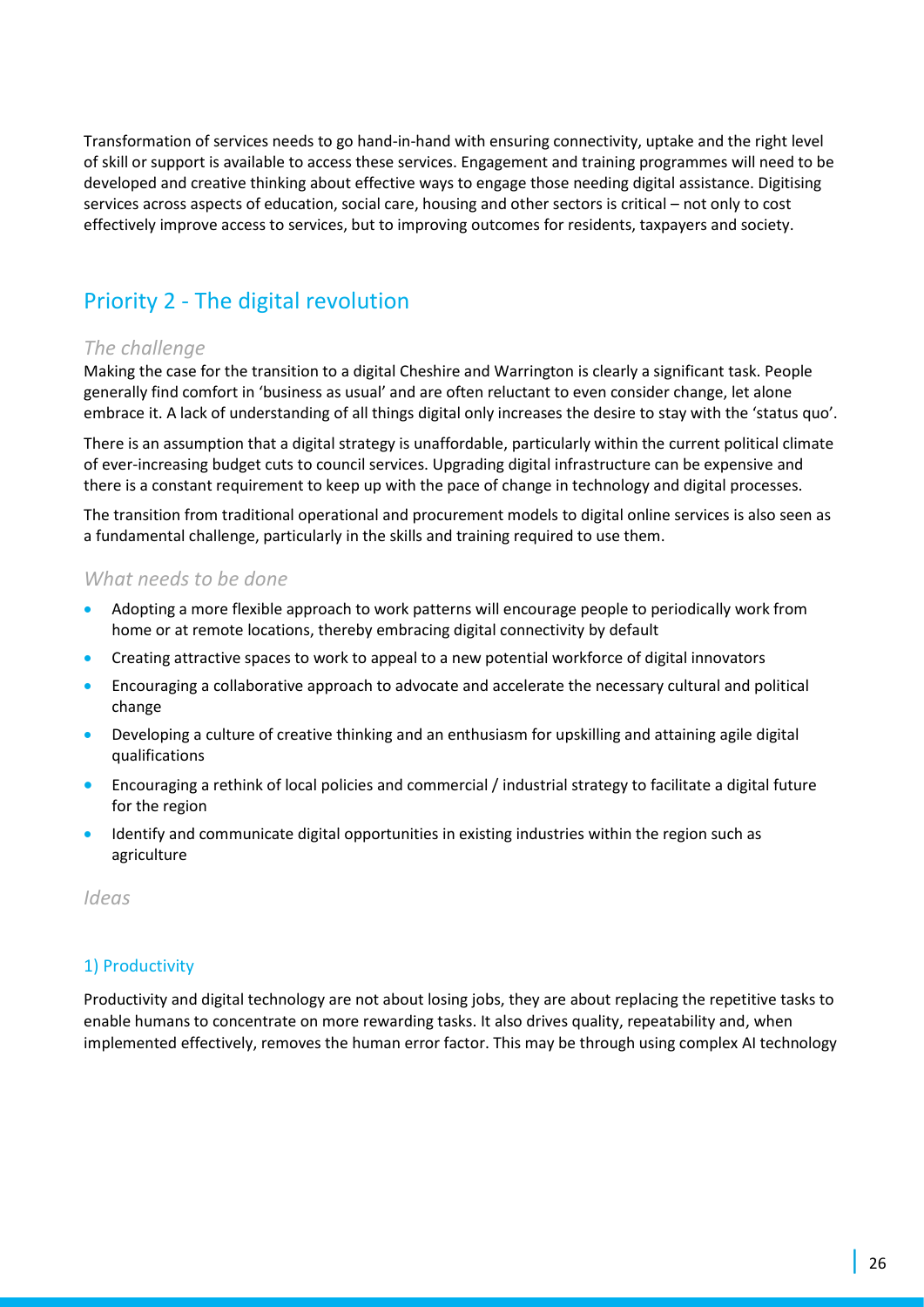or more simple data sharing platforms and means to effectively and quickly access information. The result being greater productivity per individual and an increase in wealth generation per capital.<sup>9</sup>

• *The LEP, through its Growth Hub, will continue to support the roll out of programmes such as Made Smarter which aim to increase awareness and uptake amongst businesses of digital technologies and process to improve performance and productivity.* 

#### 2) Procurement

Local authorities spend a large proportion their budget in the regional economy. Digital procurement can be used to stimulate local economic growth, facilitating the use of local SMEs and minimising the administrative burden of multiple small contracts.

Digital information management and a 'digital first' approach to attracting, selecting and interacting with SMEs and other local and regional suppliers will ensure that growth and opportunities are enjoyed by local areas first.

Housing development supported by a local digital supply chain is a good example of combining both a planning system upgraded and improved through digitalisation, and building the right kind of homes better, quicker and cheaper using the best local suppliers. The use of digital tools can foster greater collaboration between planning authorities, housing authorities and service providers, which, together with their local supply chain, will bring wider reaching local benefits.

### 2) Employment, skills and economic growth

Providing skills support and training to employees, SMEs and residents is an important part of the transition to a Digital Cheshire and Warrington.

The support requirements for developing skills are wide-ranging and include:

- Embracing online tools to access services
- Adopting and using social media to market more effectively, reach target audiences or branch out into new areas more efficiently (including export markets)
- Investing in design services, professional advice and hardware such as 3D printing to enable rapid prototyping

All these requirements require a cultural shift – a major change-management process, but one that will enable both public and private organisations to benefit from Industry 4.0 and maximise the valuable opportunities afforded by digital technology.

SMEs and other organisations will require support in making the transition to a Digital Cheshire and Warrington, to make the most of the opportunity and collaborate in the right ways. There must also be a strategy to retain and attract young people and families and ensure they are not lost to the urban areas of Manchester and Liverpool. This will be crucial in retaining the appropriate talent and skills for the region.

• *The LEP will progress the development and roll out of its Virtual Institute of Technology, investing up to £30 million of funding between 2019/20 and2022/23.* 

*<sup>9</sup> http://www3.weforum.org/docs/WEF\_Future\_of\_Jobs\_2018.pdf*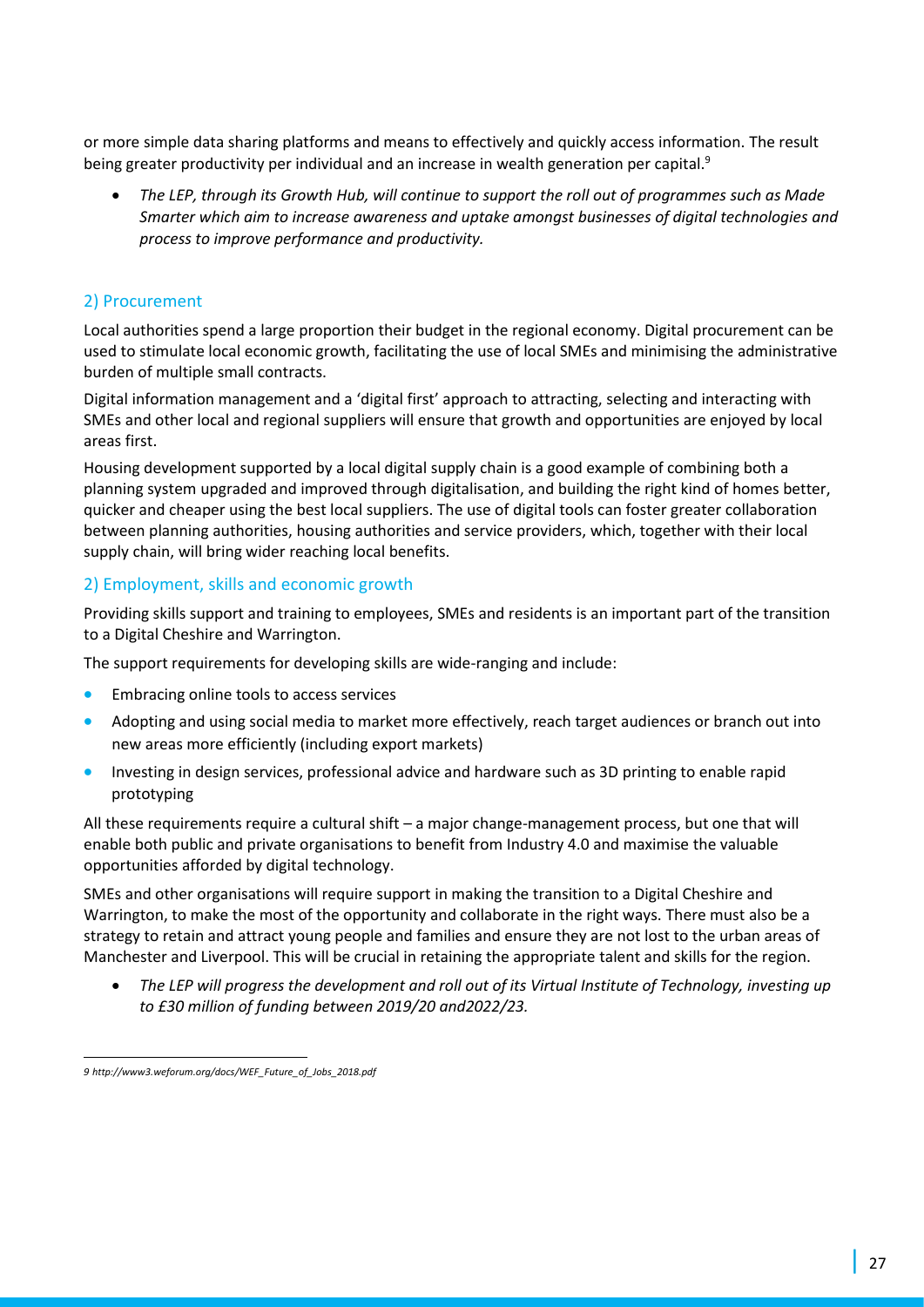# Priority 3 - Strategic planning and collaboration

### *The challenge*

Agreeing and demonstrating the measurable benefits of adopting a digital strategy can be challenging. The presence of siloed budgets and funding regimes is a tangible barrier to encouraging investment and acknowledging the financial gains to be made. This digital strategy and vision are the first step highlighting the opportunities that could be achieved through greater collaboration.

The public sector is renowned for being slow to adopt to change. This is then fuelled by deficits in information and data, and rigid procurement rules than can stifle the formation of partnerships which can bring innovation and value to public services. There can be an aversion to risk (political and financial) therefore effort is needed to better understand the risks associated to the shift in digital services so that these risks can be mitigated and better managed.

Equally, businesses being reluctant to work together to develop best practice, co-invest and cooperate with public sector service providers must also be changed. Concerns exist over data security, IP ownership and GDPR responsibilities when organisations collaborate, but can be overcome.

## *What needs to happen*

- Multiple benefits accounting the leveraging of investment on apportionment of value (including social value)
- The pooling of budgets and the enabling of devolution by the UK Government
- Facilitating collaborative bidding (public / private partnerships) on public service contracts to inject innovation and forward thinking into service delivery
- The use of public policy as a driver for change, i.e. the need for economic growth, improving healthcare services, etc.
- Tax incentives for adopting a digital strategy, particularly for businesses when upgrading the network infrastructure
- Bringing the appropriate governance and collaboration to the strategic planning and delivery of public services
- Creating a skilled, focused and adequately funded 'digital unit' within the Local Enterprise Partnership

*Ideas* 

### 1) Digital infrastructure plan

The benefits of digital infrastructure are widespread and will bring social, environmental and economic benefits across the region. The uncertainty around the actual connectivity of individuals and businesses highlights the need for a local evaluation of current connectivity, the local need and the short- and long-term solutions. The case for investment in these next steps of digital infrastructure needs to be clearly articulated. This case for investment should go beyond the traditional economic and financial case and account for the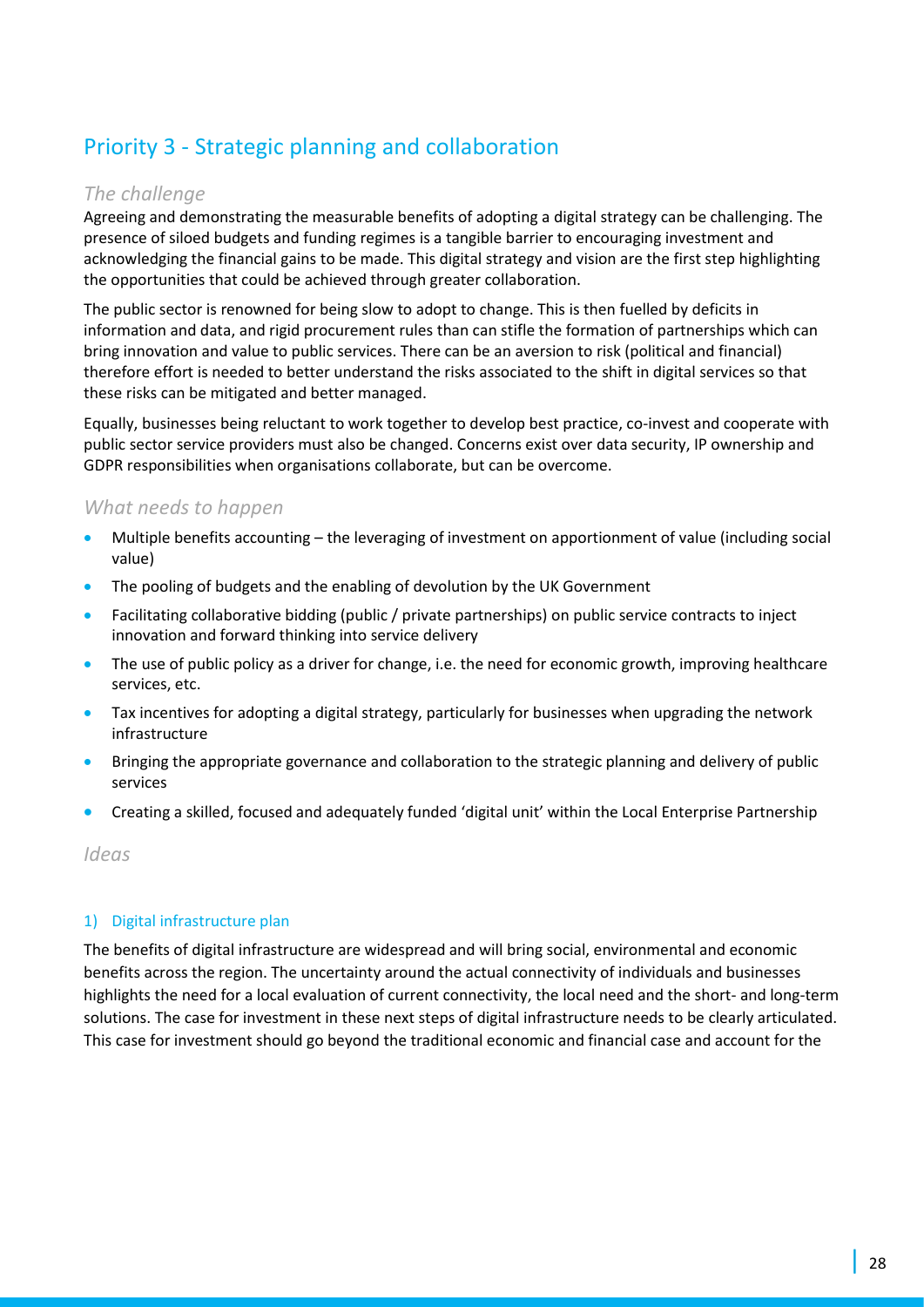social impact on connectivity, as well as the environmental impact, whether that be from lower road congestion, air quality or landscape and natural capital value.

• *The LEP will commission support to develop a Digital Infrastructure Plan, which will, by July 2020, set out the current digital infrastructure position for the sub-region, consider the digital infrastructure needs to support a "£50 billion economy", create smart and connected places and at the steps required to maximise digital connectivity to support economic growth.* 

#### 2) Digital planning

Local planning authorities possess much of the necessary information to assess the viability of development plans. However, this information may not be in an accessible, digital format and the tools to rapidly assess viability may not be available within the authority. Further efficiencies flow from the digitisation of viability assessments and information provision, including the rapid review of planning applications, planning assessments and agreements to semi-automated (or even fully automated) building control checks, ensuring that what is built is 'as permitted'. This can focus planning officers' time on subjective decisions, and use digital technologies to assess the objective automatically, therefore not wasting time and expertise on simple, repetitive tasks.

#### 3) Regional information collaboration

The same data can be used multiple times to support the efficient delivery of a range of different services. Good information management is digital, efficient, accessible, reliable and secure. Local authorities, adopting digital information management approaches, buy their data once, have access to reliable, up to date information and deliver better services. Achieving this whilst conforming to the increasingly stringent requirements of the General Data Protection Regulations (GDPR) will be a challenge but one which should offer long term benefits, especially if there is a consistency in how information is treated by different, collaborating organisations.

There are already some promising first steps being taken in Cheshire and Warrington, particularly around mapping and the information databases used by different departments in the three local authorities. However, much more could be done in this area to assist with getting people digital, supporting the right kind of economic growth and unlocking the true potential of the region through collaboration.

Centralising, sharing and linking data and analytics can benefit multiple council responsibilities, e.g.,

- Planning and development
- Nature conservation and land use change
- Environmental management and monitoring
- Service provision, service efficiency and demand management
- Customer relations / 'one-stop-shop' services by improving convenience and uptake
- Information services, i.e. tourism, travel, education, health, social care and youth
- Self-monitoring, semi-automated services and service efficiency
- Procurement and business engagement
- Consultation and community engagement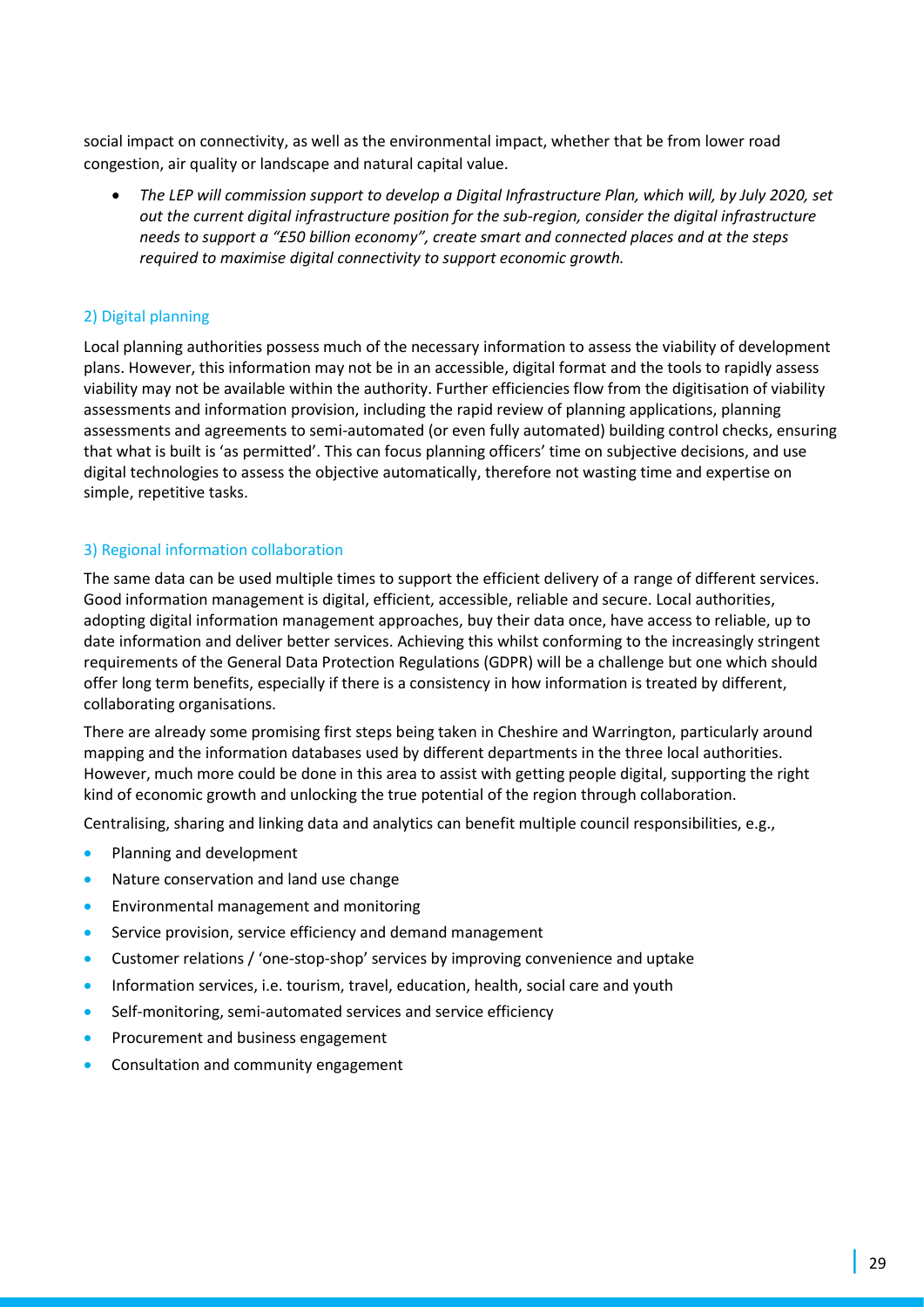For example, integrated travel planning apps could enable customers to see where buses are, plan intermodal journeys, access tourist information, book seats, gauge walking / cycling distances between public transport points or places of interest, set reminders, improve access to remote areas or places of interest, and find hotels and restaurants in remote areas.

*The LEP will work with Transport for the North and other relevant stakeholders to understand the data requirements to support integrated journey planning.*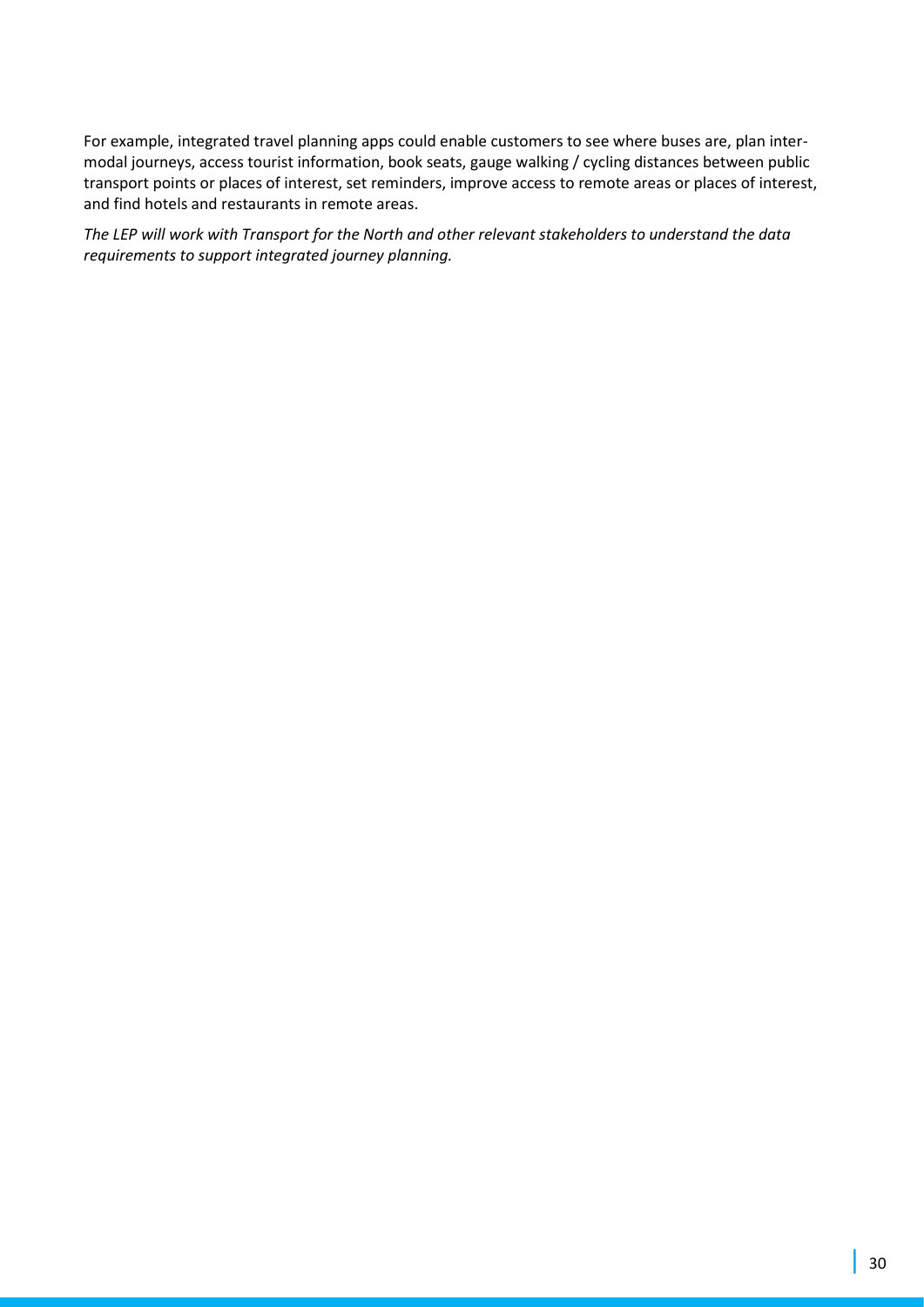# **5 | DIGITAL CHESHIRE AND WARRINGTON ROADMAP**

The next stages which must be successfully delivered to help bring the Cheshire and Warrington digital programme to fruition are shown in Figure 4. Throughout the process of implementation, the LEP's Strategy Committee will maintain a strategic oversight role, although more specific task and finish groups may be needed for individual priorities and activities.

The starting point is the key priority areas identified through the stakeholder engagement process during the development of this Digital Strategy. These next steps will review and detail the ideas identified under each priority area in order to develop these into deliverable projects. At the same time identifying any gaps and assigning project champions to each project. An initial strategic screening of deliverability and benefits realisation is then undertaken.

Subsequent stages ensure care is taken to maintain a progressive approach. The three critical enabling stages identified ensure the programme is planned and costed accordingly.



*Figure 4 Digital Programme Stages*

## Stage 1 – Enable

Effective and proactive management of benefits realisation around the social, economic and environmental outcomes is a core responsibility for the leadership and governance of the digital programme. In the past, many regions and councils have failed to manage the downstream benefits proactively, after an individual project or programme has been completed, particularly where it affects multiple interested parties. ICT programmes are often considered complete once the technical implementation is initially operational.

To make full use of the projected benefits (e.g. efficiency savings, customer service improvements), ongoing management is essential, often involving significant organisational and cultural changes.

This enabling stage is critical to ensure what has been promised to residents can be delivered, and identifies the overall Digital Cheshire and Warrington actions, the strategic priorities, and – importantly – the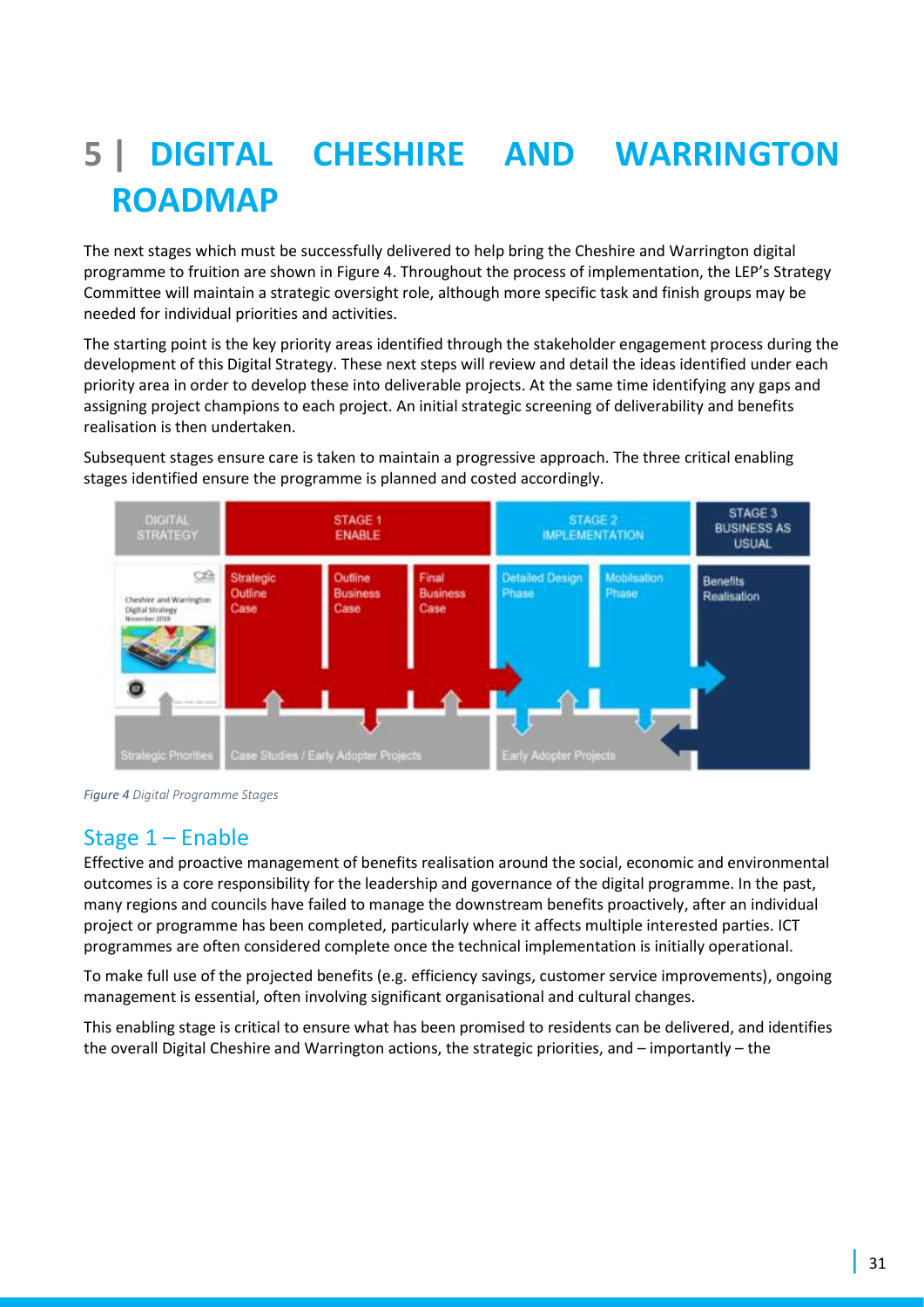environmental, social and economic opportunities for the programme. It systematically identifies what can be achieved and what the most effective next steps should be, based on a prioritisation business case assessment.

Our approach is based on the UK Government Treasury's Green Book for investment business case assessments, adapted to include the assessment of environmental and social impacts alongside the financial impacts to align to the LEP's strategic priorities.

## Project scoping - Strategic Outline Case

The strategic outline case (SOC) will help Cheshire and Warrington formalise the benefits of the proposed digital programme. It will demonstrate the case for change, presenting a clear rationale for making an investment against the strategic objectives of the regional authorities.

This process will provide important evidence and will set out robust assumptions at this early stage in the development of the business case for the digital programme. It will also explain how the various options have been assessed and, fundamentally, it will provide Cheshire and Warrington with a preferred programme of projects.

The five steps of the SOC are:

#### **1. Strategic Case**

This will set out the rationale and the context for the digital programme of projects and will make the case for implementation at a strategic level. It will detail the background to the proposal and explain the objective that is to be achieved. The strategic policy context and alignment with the wider Cheshire and Warrington policy objectives will also be referenced, as will any interaction with or dependency on other council programmes.

Areas which will be specifically addressed include:

- The underlying strategic requirement for the adoption of the digital programme
- Key objectives and critical success factors

#### **2. Economic Case**

This will assess the contribution of the programme across economic, environmental and social contributions of the digital programme. Several areas will be specifically addressed, including:

- The formulation of options to be considered
- The economic benefits quantified (Rough Order of Magnitude) for each option
- A cost estimate for each short-listed option
- Identification of the preferred option

#### **3. Financial Case**

This will assess the financial viability of the digital programme. Areas which will be specifically addressed, include:

• A summary of financial appraisal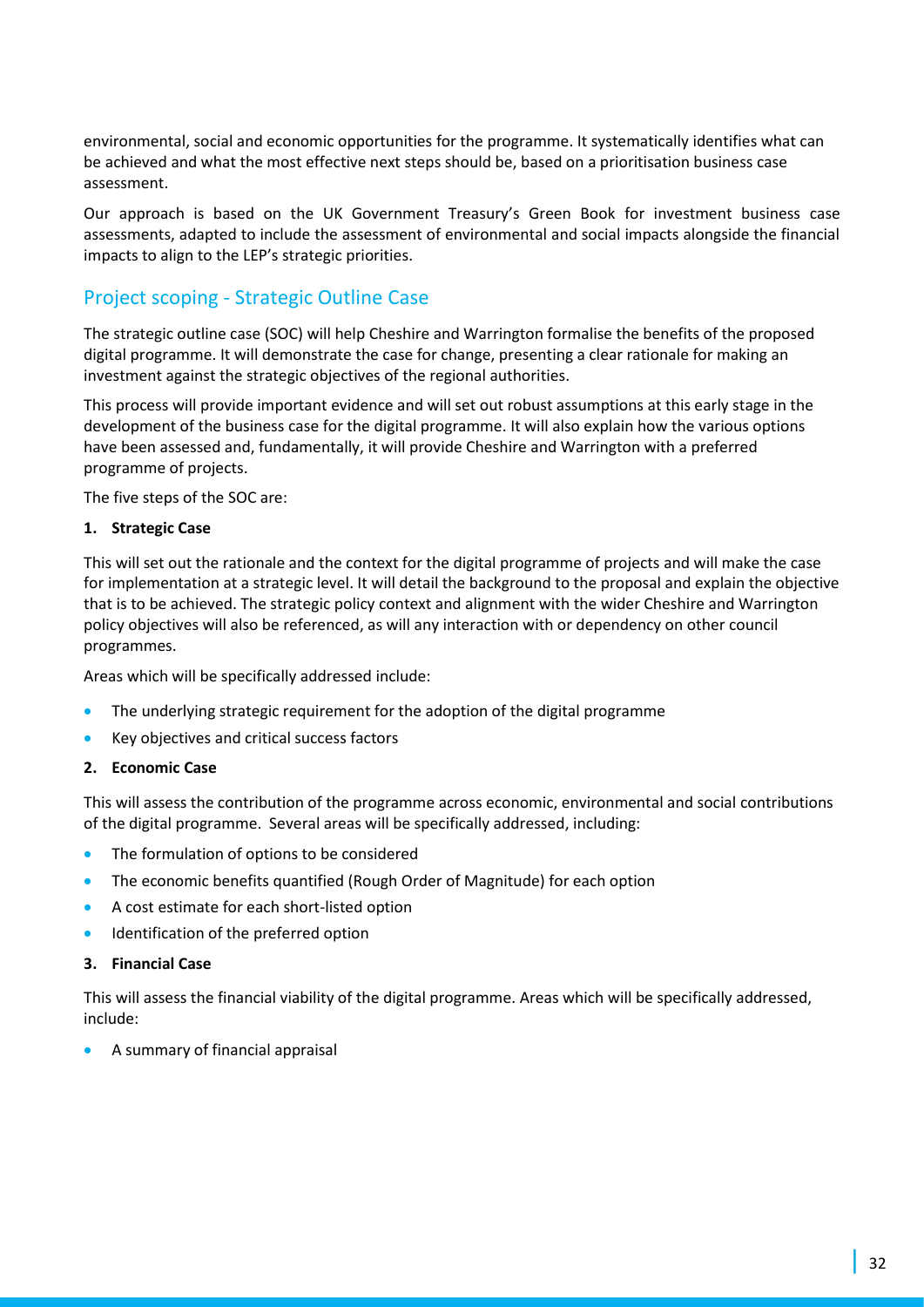- Consideration of overall affordability
- Funding Sources
- Risk Contingency

#### **4. Commercial**

This will assess whether the digital programme is commercially viable. Several areas which will be specifically addressed include:

- Ease of procurement, consideration of the capability and capacity in the supply chain to deliver the programme
- Procurement options and expected approach

#### **5. Management**

This will assess whether the digital programme can be delivered successfully, and addresses several specific areas, including:

- Project Management approach
- Internal capacity and capability considerations
- Benefits Realisation, including Financial (both cashable and cost avoidance) and Non-Financial
- Risk identification and mitigation
- Recommendation

## Detailed planning phase - Outline Business Case

Following the strategic outline case, the preferred options are taken forward in an outline business case (OBC). Its purpose is to revisit the SOC in more detail, taking the preferred option, which demonstrably optimises value for money (VFM). VFM will account for the full range of economic, social and environmental benefits. It sets out the digital programme, demonstrates its affordability and details the supporting procurement and funding strategy, together with management arrangements for the successful rollout of the programme.

This stage will provide detail across the following:

- The Strategic Case revisited
- The Economic Case completed according to the Green Book
- The Commercial Case outlines the envisaged Digital Programme structure
- The Financial Case contains a detailed analysis of affordability and any funding gaps
- The Management Case develops in more detail how the Digital Programme will be delivered, with an outline of the proposed programme / project management plan

## *Testing the Digital Framework on early adopter projects*

Before moving to the final business case, there will be a period of testing to ensure that the newly developed technologies and ways of working are user-friendly, effective and deliver the anticipated outputs.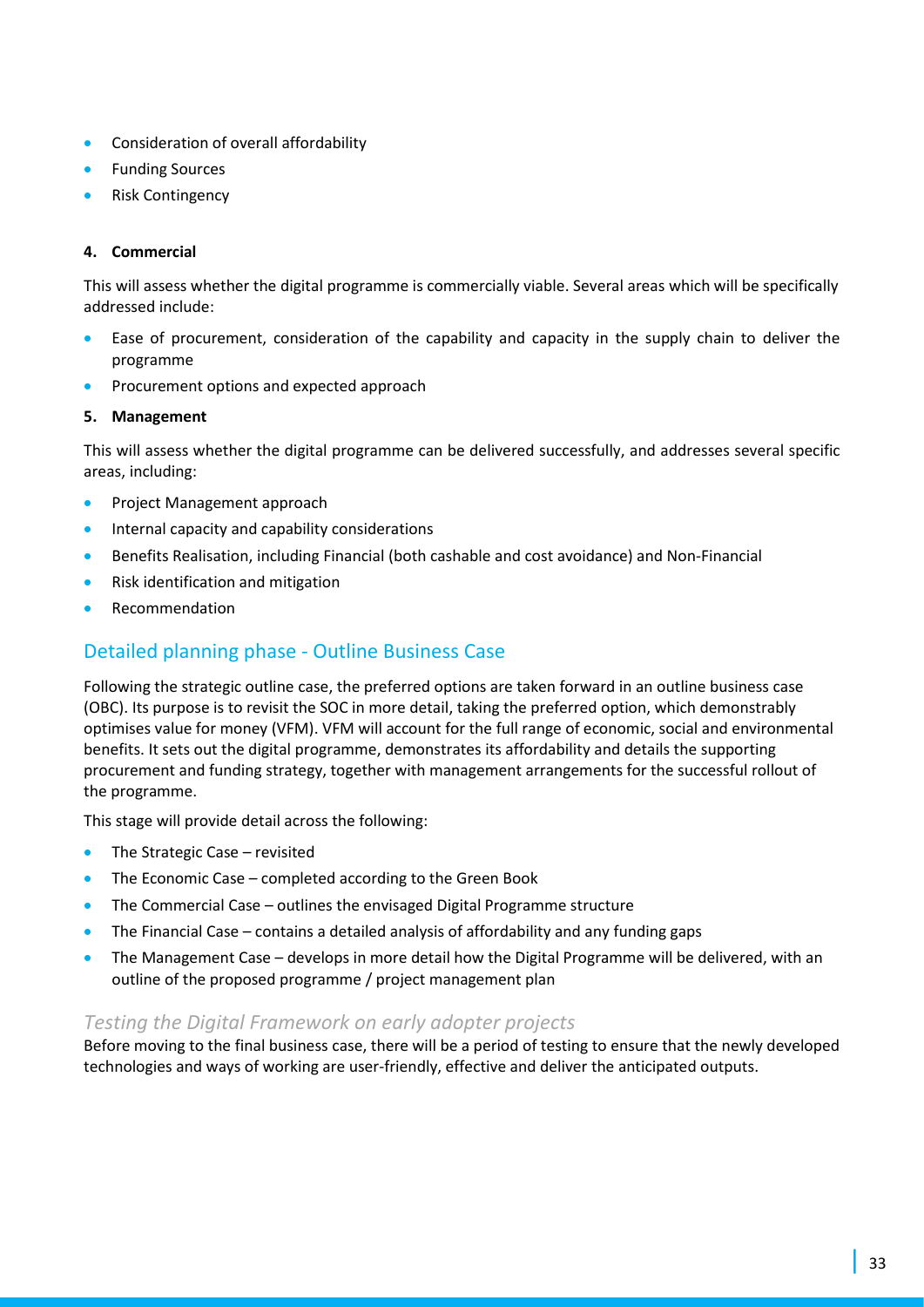This would typically include the consideration of using early adopter projects to validate the new methods of working and better understand the impact of implementation on 'business-as-usual'. Lessons learned should be captured and addressed prior to rolling out technologies more widely. In selecting early adopter projects, it is necessary to assess whether they will enable new ways of working to be tested within the timescales required by the implementation plan.

## Detailed final phase - Final Business Case

Following the outline business case, a Final Business Case (FBC) will be developed to support ongoing investment.

The purpose of the FBC is to revisit the OBC and record the findings of the subsequent procurement activities. It will also enable the recommendation of an affordable solution which continues to optimise VFM and detail the arrangements for the successful delivery of required goods and implementation of services from the recommended supplier(s).

This stage will provide the following:

- The Strategic Case revisited and revised if required
- The Economic Case record the findings of the procurement included in the analysis
- The Commercial Case the drafting of the recommended Digital Programme
- The Financial Case affordability and funding issues resolved
- The Management Case recording the detailed plans for delivery and arrangements for the realisation of benefits, management of risk; and post evaluation

## Stage 2 – Implementation

Upon agreement of the Strategy and FBC, the Implementation Stage should commence which will focus on designing and mobilising the Digital Cheshire and Warrington Task Group. The role of the group will be to coordinate and deliver proposed workstreams that will actively change practices and standards within the region to drive digital adoption, operating consistently and within predefined timeframes.

These activities will be necessary to counteract sub-optimal digital development driven by individual supplier interests instead of overall industry efficiency. This type of intervention will include creating and issuing policies requiring the application of a defined standard or procurement approach.

We recommend that the key focus of the Task Group follows the successful formula developed for the UK Government's Digital Built Britain program, enabling a core team to coordinate the delivery of funded work streams under the governance of a Steering Group.

## Stage 3 – Business as Usual

This stage includes activities related to embedding technologies so that it becomes 'business-as-usual', and to also provide support structures to ensure that the new ways of working are followed. A program of lessons learned, commenced during the early adopter projects, should be continued so that challenges that arise from the new working practices are addressed.

As these new practices become business-as-usual, a process of measuring the required benefits should be undertaken, to justify the program expenditure and to drive continual improvement.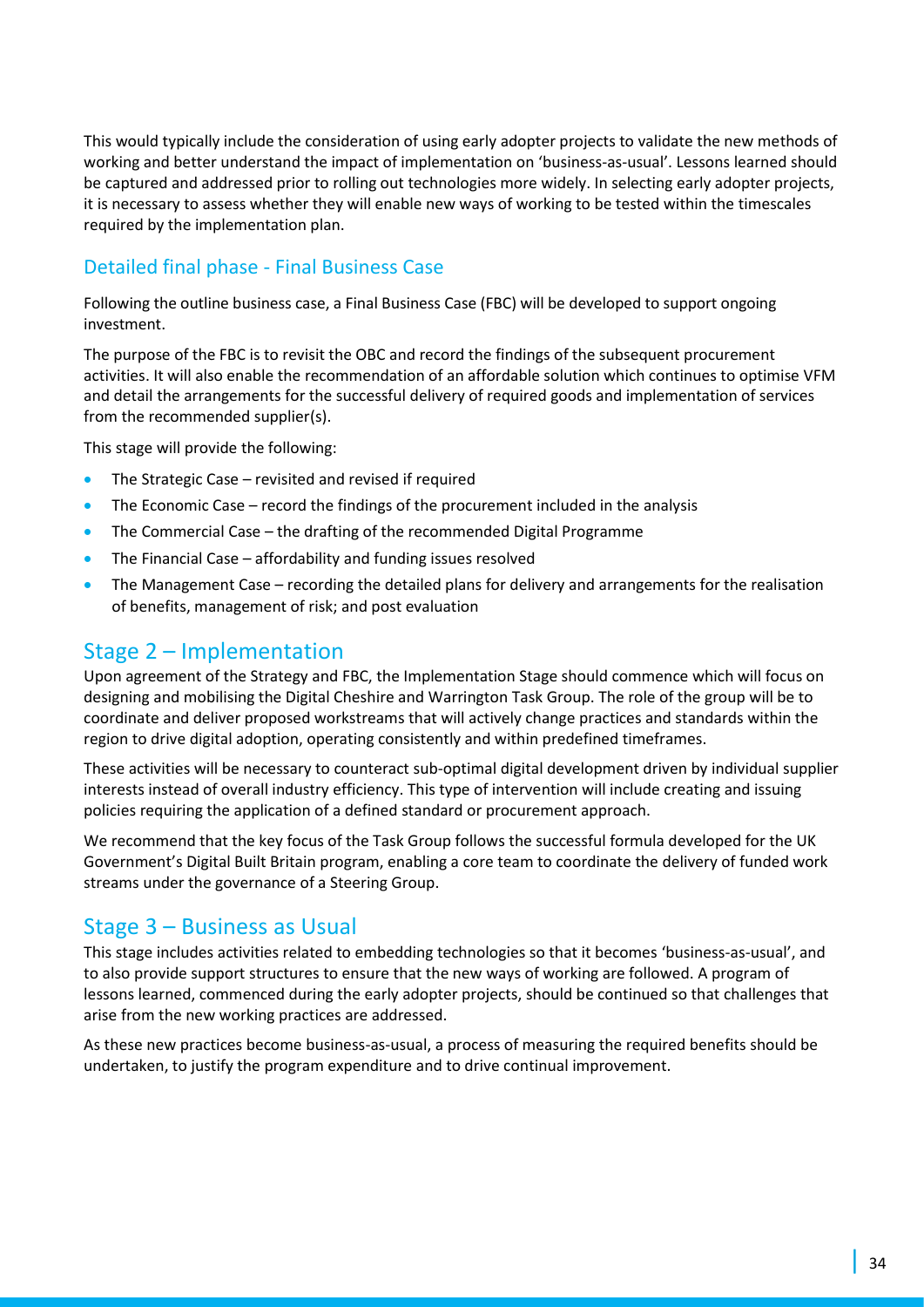## Continuous Improvement and Feedback

This phase includes activities related to embedding technologies so that it becomes business-as-usual and that support structures are in place to ensure that the new ways of working are followed. The program of lessons learned, commenced during the early adopter projects, should be continued so that challenges that arise to the new ways of working are addressed.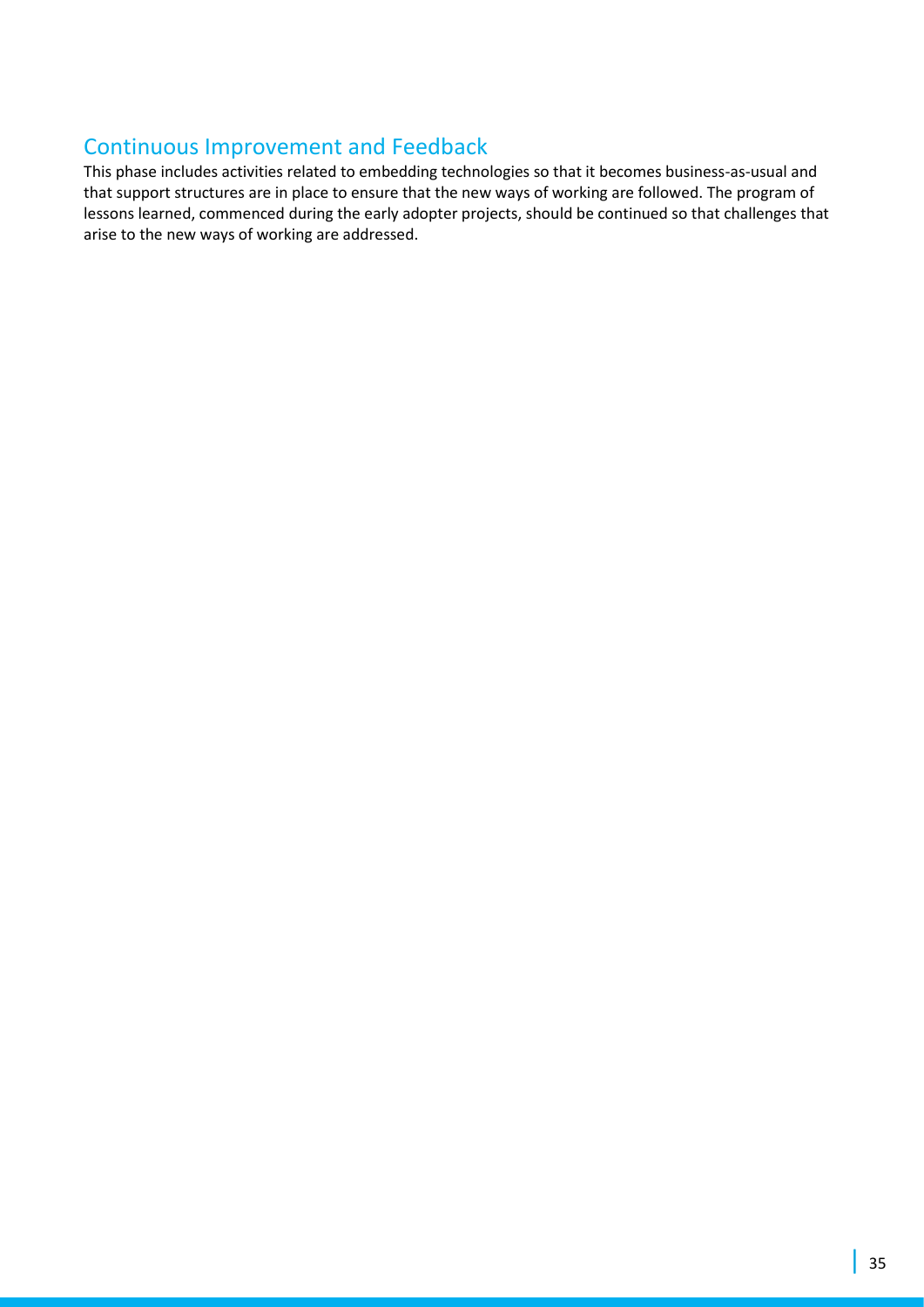# **DOCUMENTS AND REFERENCES**

BSI Standard Publication. 2014. *PAS 181: 2014 Smart city framework - Guide to establishing strategies for smart cities and communities.* [http://shop.bsigroup.com/upload/267775/PAS%20181%20\(2014\).pdf](http://shop.bsigroup.com/upload/267775/PAS%20181%20(2014).pdf)

BSI Standard Publication. 2014. PAS 182:2014 Smart city concept model - Guide to establishing a model for data interoperability[. https://shop.bsigroup.com/upload/268968/PAS%20182\\_bookmarked.pdf](https://shop.bsigroup.com/upload/268968/PAS%20182_bookmarked.pdf)

BSI Standard Publication. 2017. *PAS 183:2017 Smart Cities - Guide to establishing a decision-making framework for sharing data and information services.* <https://shop.bsigroup.com/forms/PASs/PAS-1832017-download/>

BSI Standard Publication. 2017. *PAS 184:2017 Smart Cities - Developing project proposals for delivering smart city solutions. Guide*[. https://shop.bsigroup.com/forms/PASs/PAS-1842017/](https://shop.bsigroup.com/forms/PASs/PAS-1842017/)

Catapult Future Cities. 2018. *Future of Planning***.** <https://futurecities.catapult.org.uk/project/future-of-planning/>

Cheshire Archives & Local Studies – Digital Preservation Policy http://archives.cheshire.gov.uk/recordcare/digital-preservation/digital-preservation-policy.aspx

Cheshire and Warrington Council. 2015. *Cheshire and Warrington Corporate Plan 2015-18*.

Cheshire and Warrington Council. 2017. *Lists and registers – Asset register*.

Cheshire and Warrington Council. 2018. *Budgets and Spending*.

Cheshire and Warrington Local Enterprise Partnership Growth Deal https://www.gov.uk/government/publications/cheshire-and-warrington-enterprise-partnership-growth-deal

Cheshire and Warrington Local Enterprise Partnership. 2014-2017 Annual reviews including annual accounts: http://www.871candwep.co.uk/resource-types/strategies-and-plans/

Cheshire and Warrington Local Enterprise Partnership 2018, Strategic Economic Plan. <http://www.871candwep.co.uk/resources/revised-strategic-economic-plan/>

Cheshire and Warrington Local Enterprise Partnership Draft transport strategy http://www.871candwep.co.uk/resource-types/strategies-and-plans/

Cheshire and Warrington Local Enterprise Partnership. Energy and Clean Growth Strategy [http://www.871candwep.co.uk/content/uploads/2018/07/EP\\_MEDIUM-RES\\_for-consultation.pdf](http://www.871candwep.co.uk/content/uploads/2018/07/EP_MEDIUM-RES_for-consultation.pdf)

Cheshire and Warrington Local Enterprise Partnership. Skills and Education Plan http://www.871candwep.co.uk/resource-types/strategies-and-plans/

Cheshire East Local Plan Strategy 2010-2030 https://www.cheshireeast.gov.uk/pdf/planning/localplan/local-plan-strategy-web-version-1.pdf

Cheshire East Council – Digital 2020 Programme https://moderngov.cheshireeast.gov.uk/documents/s53476/Digital%202020%20-%20report%20final.pdf

Cheshire East. 2017. Statement of accounts

https://www.cheshireeast.gov.uk/council\_and\_democracy/your\_council/council\_finance\_and\_governance/stat ement of accounts/statement of accounts.aspx

Cheshire East Digital Taskforce:

• [http://www.skillsandgrowth.co.uk/taskforce-launched-to-promote-the-creative-and-digital-sector](http://www.skillsandgrowth.co.uk/taskforce-launched-to-promote-the-creative-and-digital-sector-cheshire-east)[cheshire-east](http://www.skillsandgrowth.co.uk/taskforce-launched-to-promote-the-creative-and-digital-sector-cheshire-east)

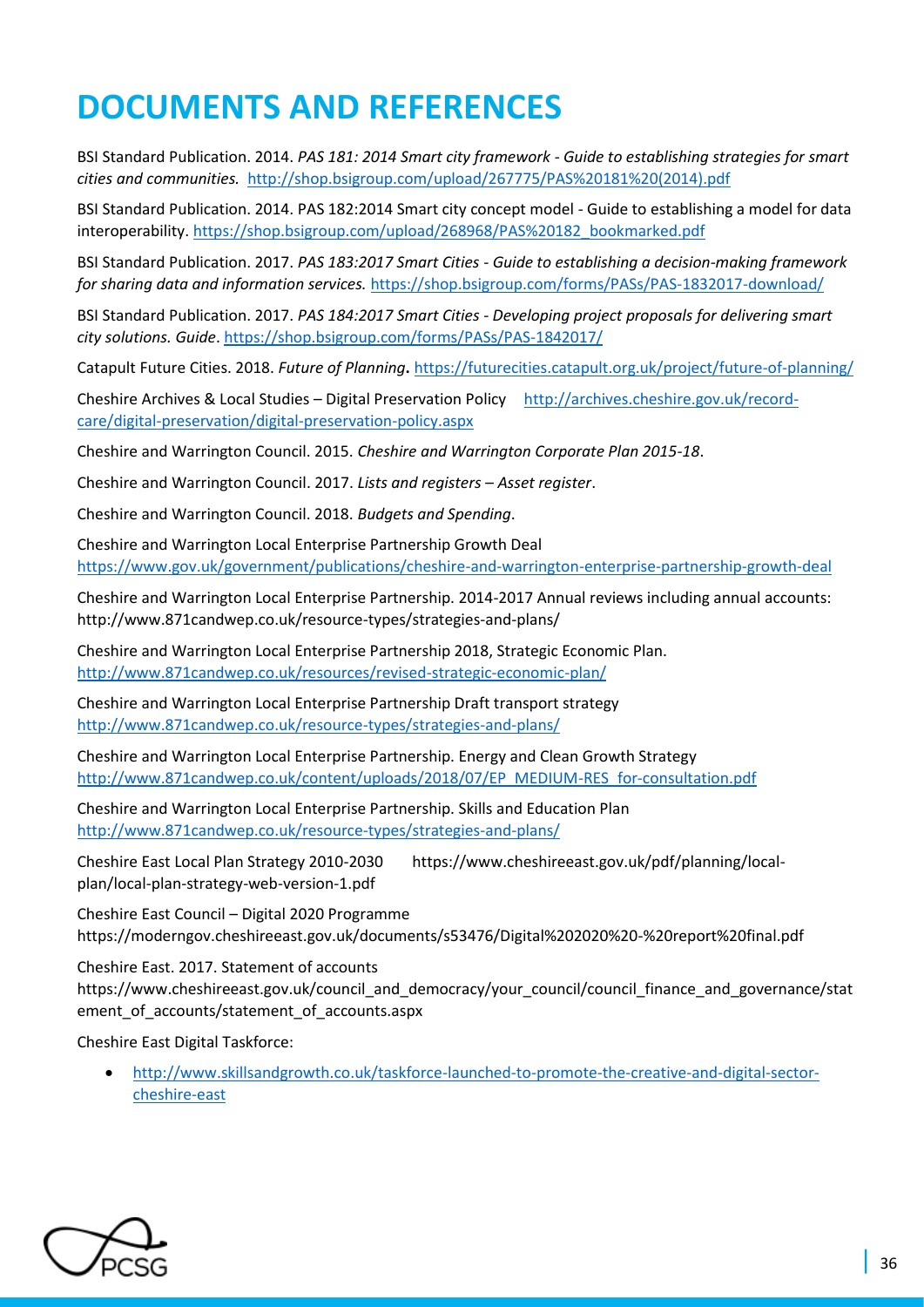- [http://candwgrowthhub.co.uk/business-support-news/new-taskforce-to-promote-cheshire-easts](http://candwgrowthhub.co.uk/business-support-news/new-taskforce-to-promote-cheshire-easts-creative-and-digital-sector/)[creative-and-digital-sector/](http://candwgrowthhub.co.uk/business-support-news/new-taskforce-to-promote-cheshire-easts-creative-and-digital-sector/)
- <http://www.movecommercial.com/taskforce-boost-cheshires-digital-creative-sectors/>
- [http://www.knutsfordguardian.co.uk/news/15224560.Borough\\_chiefs\\_set\\_up\\_new\\_taskforce\\_to\\_pro](http://www.knutsfordguardian.co.uk/news/15224560.Borough_chiefs_set_up_new_taskforce_to_promote_digital_economy/) [mote\\_digital\\_economy/](http://www.knutsfordguardian.co.uk/news/15224560.Borough_chiefs_set_up_new_taskforce_to_promote_digital_economy/)

Cheshire West and Chester. 2017. Statement of accounts https://cheshirewestandchester.gov.uk/yourcouncil/how-we-work/budgets-and-finance/statement-of-accounts/statement-of-accounts.aspx

Cheshire West and Chester local plan – strategic policies http://consult.cheshirewestandchester.gov.uk/portal/cwc\_ldf/adopted\_cwac\_lp/lp\_1\_adopted?tab=files

Cheshire West and Chester Council Plan: Helping the Borough Thrive https://cheshirewestandchester.gov.uk/your-council/policies-and-performance/council-plans-andstrategies/documents/council-plan.pdf

Cheshire West & Chester Council – Connected: Supporting the council's vision through technology https://www.cheshirewestandchester.gov.uk/Documents/your\_council/policies/ICT%20Strategy%20Concept\_w eb.pdf

CITB. Construction in the Cheshire and Warrington LEP area. https://www.citb.co.uk/documents/local%20information/lep%20pdfs/lep%20manifesto%20cheshire.pdf

Connecting Cheshire (Fibre broadband for Cheshire, Halton and Warrington) http://www.connectingcheshire.org.uk/

Department for Business, Energy & Industrial Strategy. 2018*. Industrial Strategy: building a Britain fit for the future*.<https://www.gov.uk/government/publications/industrial-strategy-building-a-britain-fit-for-the-future>

Department for Digital, Culture, Media & Sport & Bradley, K. 2011. *UK Digital strategy*. <https://www.gov.uk/government/publications/uk-digital-strategy>

Digit@ll – Cheshire and Merseyside Digital Strategy, 2018-2023 https://www.ilinksmersey.nhs.uk/media/2032/digit-ll\_strategy.pdf

ESIF Low carbon action plan for Cheshire and Warrington (full technical report and summary report) http://www.871candwep.co.uk/resource-types/strategies-and-plans/

Gateway to the Northern Powerhouse – growth deal bid summary http://www.871candwep.co.uk/content/uploads/2015/09/Devolution-Bid-Summary.pdf

Infrastructure and Projects Authority & HM Treasury. 2017. *National Infrastructure Delivery Plan and Pipeline*. <https://www.gov.uk/government/collections/national-infrastructure-plan>

Innovate UK & Infrastructure and Projects Authority. 2017. *Creating a Digital Built Britain: what you need to know*.<https://www.gov.uk/guidance/creating-a-digital-built-britain-what-you-need-to-know>

NHS – Cheshire Digital Roadmap https://www.easterncheshireccg.nhs.uk/Downloads/About-Us/Integration/Cheshire%20Digital%20Roadmap%20Vision%20Published%20Final%20June%202016%20- %20Revised%20December%202016.pdf

NHS. 2018. *Transforming Digital Health. Empower the Person: roadmap for digital health and care services.* <https://indd.adobe.com/view/16d90615-7931-4331-8378-8936c14c060d>

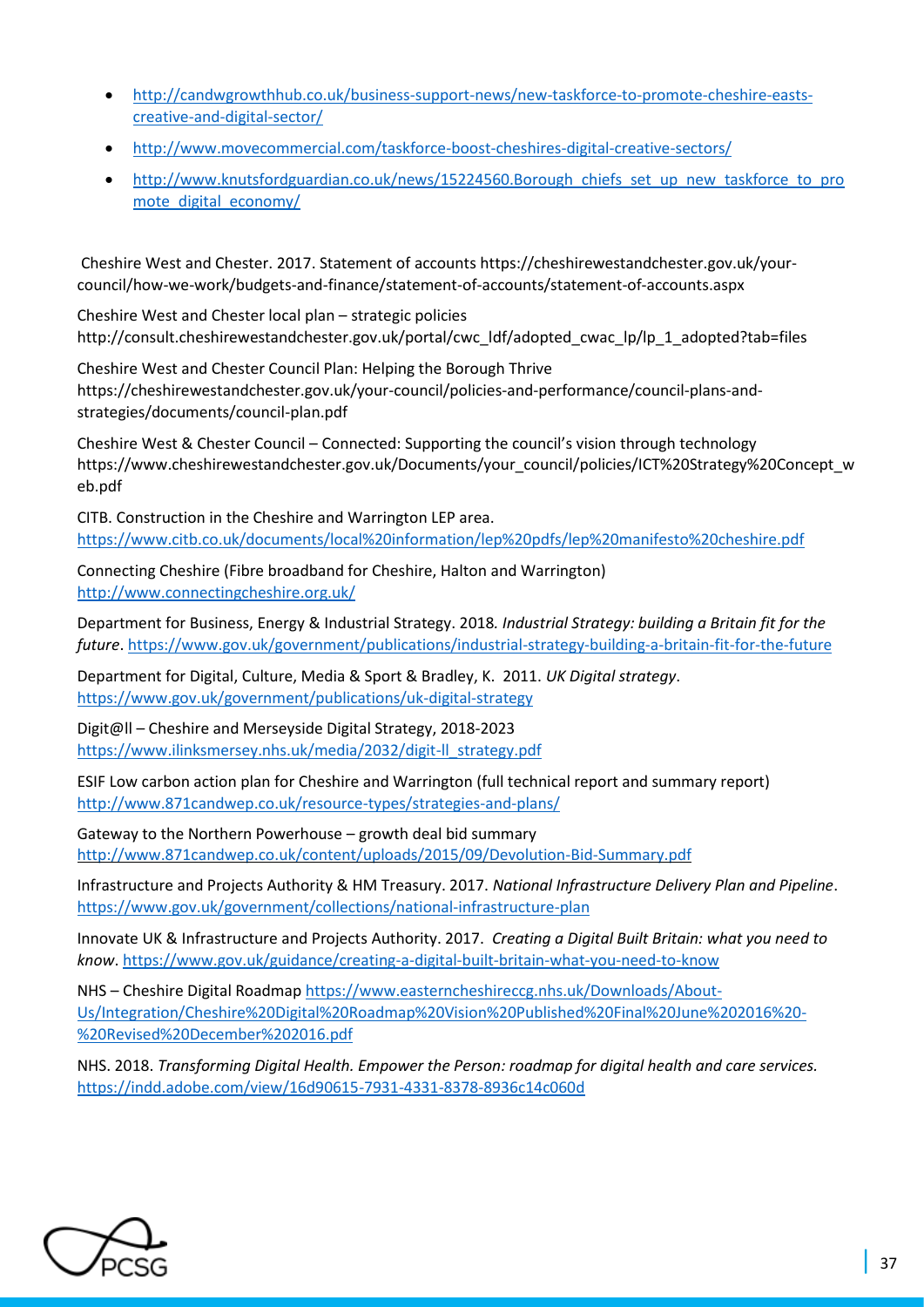Ofcom. 2017. *Connected Nations Report 2017.*  [https://www.ofcom.org.uk/\\_\\_data/assets/pdf\\_file/0024/108843/summary-report-connected-nations-2017.pdf](https://www.ofcom.org.uk/__data/assets/pdf_file/0024/108843/summary-report-connected-nations-2017.pdf)

The Local Digital Roadmap for Warrington

[https://www.warringtonccg.nhs.uk/Downloads/General/The%20Local%20Digital%20Roadmap%20for%20Warri](https://www.warringtonccg.nhs.uk/Downloads/General/The%20Local%20Digital%20Roadmap%20for%20Warrington.pdf) [ngton.pdf](https://www.warringtonccg.nhs.uk/Downloads/General/The%20Local%20Digital%20Roadmap%20for%20Warrington.pdf)

Warrington and Co. 2017. Warrington Means Business http://warringtonandco.com/wpcontent/uploads/2017/01/Warrington-Means-Business-December-2016.pdf

Warrington Borough Council. 2014. 2020: Our vision for a digital council, Customer Strategy 2016-2020. [https://www.warrington.gov.uk/download/.../id/.../customer\\_strategy\\_2016-20.pdf](https://www.warrington.gov.uk/download/.../id/.../customer_strategy_2016-20.pdf)

Warrington Borough Council Corporate Strategy 2017-2018 and performance reports https://www.warrington.gov.uk/info/201114/publications-and-strategies/45/corporate-strategy-2017-

Warrington Borough Council Local Plan Core Strategy – July 2014 https://www.warrington.gov.uk/info/200564/planning\_policy/1903/local\_plan

Warrington Borough Council. 2017. Financial accounts https://www.warrington.gov.uk/downloads/download/2535/financial\_accounts\_2016-17

WEAVE Digital & Creative Network (helping digital businesses of Cheshire East to collaborate) https://www.eventbrite.co.uk/o/weave-creative-amp-digital-network-13271258035

Wilson, B., Atterton, J., Hart, J., Spencer, M. & Thomson, S. 2018. *Unlocking the digital potential of rural areas across the UK*[. https://ruralengland.org/unlocking-the-digital-potential-of-rural-areas-research/](https://ruralengland.org/unlocking-the-digital-potential-of-rural-areas-research/)

European Structural and Investment Funds Strategy for 2014 to 2020. http://www.871candwep.co.uk/resourcetypes/strategies-and-plans/

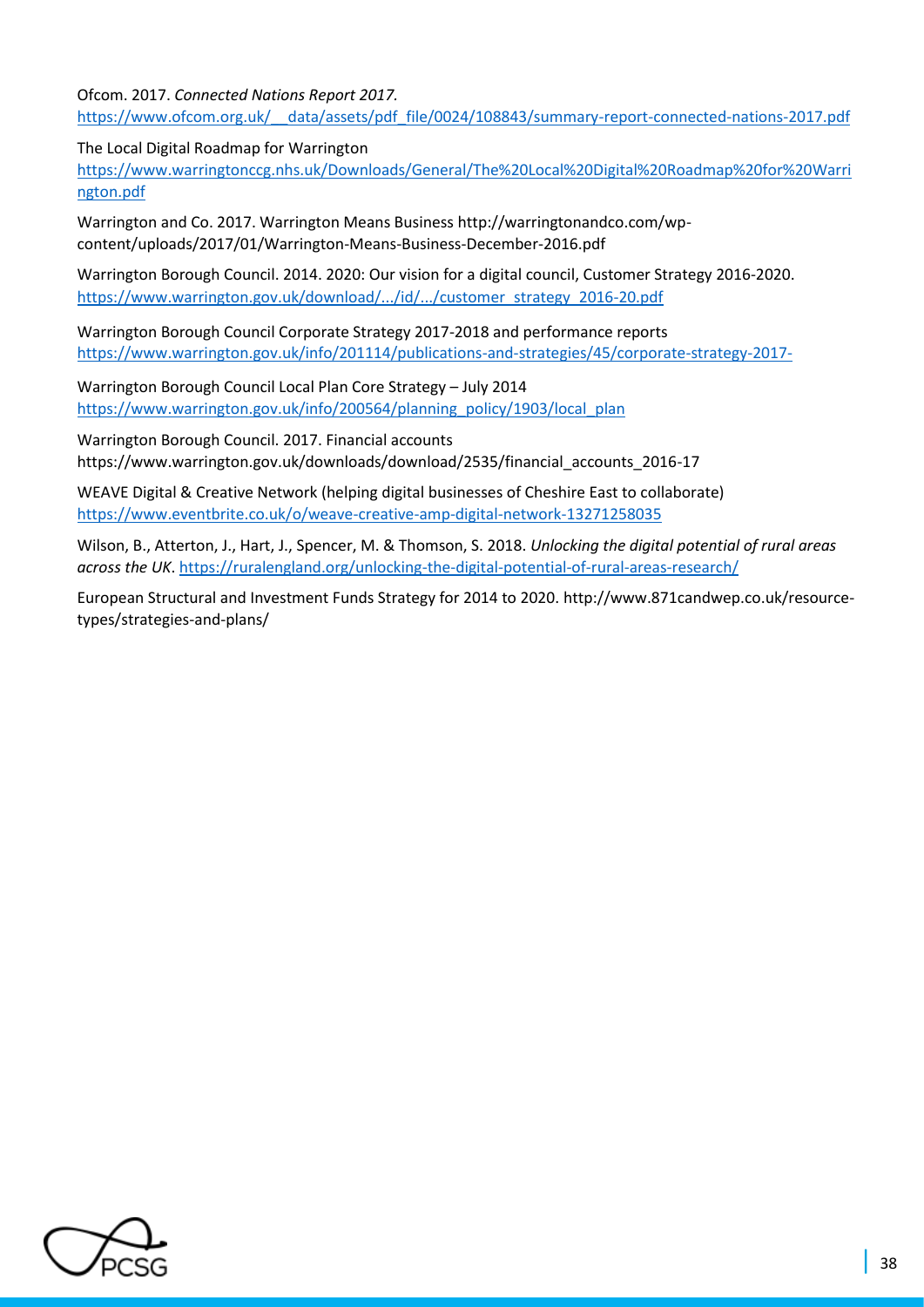# **APPENDIX A: BENEFITS CASE STUDIES**

These are broadly in two groups: firstly, the implementation of Digital Engineering (BIM) within a specific government department or cluster; and secondly the broader application of digital transformations (e.g. DE/BIM, IoT, analytics, Smart technologies) and the resulting economic benefits across whole-of-government. Each business case and analytical report has differences in scope and approach to benefit estimation; however, the results suggest general corroboration of the predicted benefit within each group.

|         | <b>Source / Department</b>                                                 | <b>Description of Scope and Approach to Benefit Estimation</b>                                                                                                                                                                                                                                                                                                                                                                                                                                                   | <b>CAPEX</b>                                              | <b>OPEX</b> | <b>Service</b><br><b>Delivery</b> | Reference                                                                                          |
|---------|----------------------------------------------------------------------------|------------------------------------------------------------------------------------------------------------------------------------------------------------------------------------------------------------------------------------------------------------------------------------------------------------------------------------------------------------------------------------------------------------------------------------------------------------------------------------------------------------------|-----------------------------------------------------------|-------------|-----------------------------------|----------------------------------------------------------------------------------------------------|
| Group 1 | <b>Transport for NSW</b>                                                   | Application of BIM at a similar maturity to Level 2, individual<br>project example.<br>Benefit quantification determined by applying expert opinion to<br>recent project examples, (CAPEX phase only) identifying the<br>benefit BIM application would have created if applied.                                                                                                                                                                                                                                  | 1.7%                                                      |             |                                   | <b>TfNSW Digital</b><br>Engineering<br><b>Conceptual Business</b><br>Case<br>(2016)                |
|         | <b>UK Government</b><br><b>Department</b><br>(Transport<br>infrastructure) | Application of BIM Level 2, across departments.<br>Analysis of the various benefit components with emphasis on<br>risk mitigation and reduction of projects contingency (approx.<br>1%)                                                                                                                                                                                                                                                                                                                          | 2%                                                        | 1%          |                                   | <b>BIM</b> Implementation<br><b>Business Case</b>                                                  |
|         | <b>Scottish Futures</b><br><b>Trust BIM Program</b>                        | Application of BIM Level 2, individual project.<br>Provision of an Rol tool, requiring the input of project data to<br>derive a predicted BIM Rol. A return is automatically calculated<br>for CAPEX based on survey data of expected benefit during<br>design and construction phases and other relevant case studies.<br>CAPEX benefit of 3% indicated based on broad and<br>comprehensive application of BIM Level 2.<br>(OPEX Rol is also available but requires more subjective<br>assessment of benefits). | 3%                                                        |             |                                   | Scottish Futures Trust<br>BIM Level 2 Return on<br><b>Investment Calculator</b>                    |
|         | <b>PwC BIM Benefits</b><br>Methodology<br>Digital Built Britain            | Application of BIM Level 2, individual project sample.<br>Application of a comprehensive BIM Benefit Framework across<br>a sample of recently completed government projects to<br>measure realised benefit. Level of BIM application also<br>measured, with projects typically applying some, but not all,<br>aspects of BIM Level 2.                                                                                                                                                                            | Whole-life savings<br>estimate ranging from<br>1.5% to 3% |             |                                   | <b>PwC BIM Benefit</b><br>Measurement<br>Methodology (via<br>Centre for Digital Built<br>Britain). |

| $\overline{N}$<br>G | <b>Digital Built Britain</b><br>(UK BIM Level 3)<br>Program)                                                                                            | BIM Level 3*<br>A combination of relevant case studies and benefit logic<br>analysis, exploiting expert opinion on the impact of digital<br>intervention.                                                                                                                                                                                      | 10-20% | 5-15%  | 5-15% | Digital Built Britain:<br>Strategic Outline<br>Business Case (2017) |
|---------------------|---------------------------------------------------------------------------------------------------------------------------------------------------------|------------------------------------------------------------------------------------------------------------------------------------------------------------------------------------------------------------------------------------------------------------------------------------------------------------------------------------------------|--------|--------|-------|---------------------------------------------------------------------|
|                     | <b>BCG Study</b><br>As reference by:<br>EU BIM Task Group<br>Handbook, 2017:<br>World Economic<br>Forum, Shaping the<br>Future of<br>Construction, 2016 | 'Full Scale Digitisation', including the adoption of BIM / Digital<br>Engineering, robotics, data analytics, mobile interfaces, virtual<br>reality & simulation.<br>Estimates derived via application of case study data relating to<br>individual technology applications to three theoretical scenarios<br>(building, highway, power plant). | 13-21% | 10-17% |       | Digital in Engineering<br>and Construction, BCG<br>(2016)           |

#### Delivering local housing needs using digital technology

The Construction Products Association has identified the potential for digital engineering and a digitally configured residential development supply chain to delivery more for less<sup>10</sup>. Using a digital viability assessment tool to evaluate the delivery of the identified 127,000 homes between now and 2040 presents interesting and



<sup>10</sup> Construction Products Association, 2016. The Future of Construction Product Manufacturing: Digitalisation, Industry 4.0 and the Circular Economy